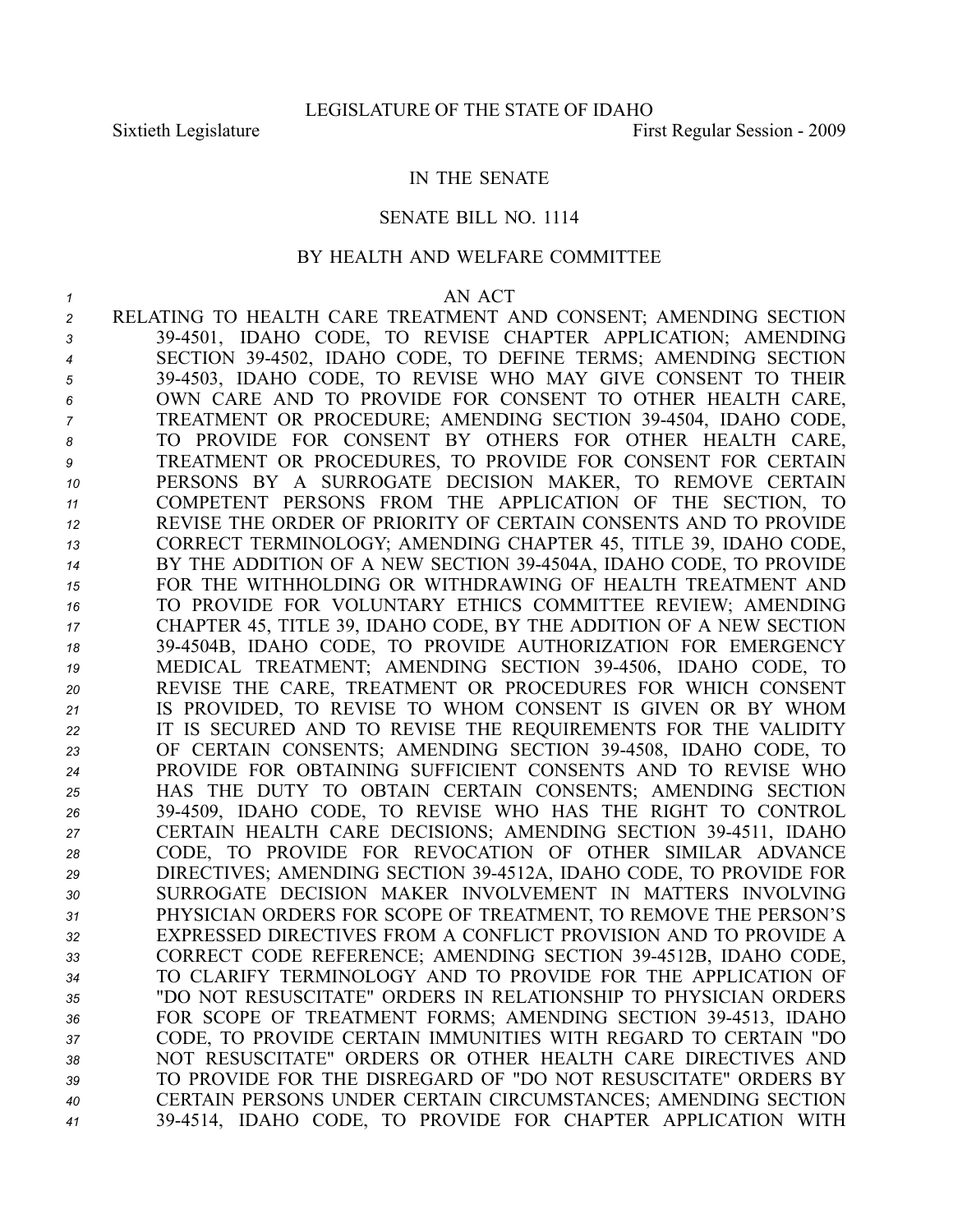REGARD TO OTHER HEALTH CARE DIRECTIVES, TO PROVIDE A CORRECT CODE REFERENCE, TO REMOVE A PROVISION RELATED TO FUTILE CARE, TO PROVIDE FOR LIBERAL CONSTRUCTION OF THE SECTION TO GIVE CERTAIN EFFECT, TO PROVIDE FOR APPLICATION OF "DO NOT RESUSCITATE" ORDERS WITH REGARD TO CERTAIN TYPES OF INSURANCE AND TO MAKE A TECHNICAL CORRECTION; AMENDING SECTION 66401, IDAHO <sup>7</sup> CODE, TO PROVIDE CORRECT TERMINOLOGY; AMENDING SECTION 66-402, IDAHO CODE, TO REVISE DEFINITIONS AND TO DELETE AN OBSOLETE CODE CITATION; AMENDING SECTION 66405, IDAHO CODE, TO REVISE THE AUTHORITY OF GUARDIANS REGARDING CERTAIN CONSENTS, TO REVISE THE CIRCUMSTANCE UNDER WHICH A HEALTH CARE PROVIDER OR CAREGIVER MAY WITHHOLD OR WITHDRAW CERTAIN TREATMENTS, TO PERMIT A GUARDIAN OR PHYSICIAN TO SUBMIT CERTAIN ISSUES TO AN ETHICS COMMITTEE, TO PROVIDE FOR CERTAIN IMMUNITIES, TO CLARIFY THE APPLICATION OF THE SECTION AND TO PROVIDE CORRECT 16 TERMINOLOGY; AMENDING SECTION 66-408, IDAHO CODE, TO PROVIDE CORRECT TERMINOLOGY; AMENDING SECTION 66412, IDAHO CODE, TO PROVIDE CERTAIN SURROGATE DECISION MAKERS THE RIGHT TO REFUSE SPECIFIC MODES OF TREATMENT OR HABILITATION, TO REVISE THE HEAD OF A FACILITY'S DISCRETION TO DENY THE RIGHT TO REFUSE TREATMENT OR HABILITATION, TO PROVIDE CORRECT TERMINOLOGY AND TO MAKE A TECHNICAL CORRECTION; AND PROVIDING SEVERABILITY.

*<sup>23</sup>* Be It Enacted by the Legislature of the State of Idaho:

*<sup>24</sup>* SECTION 1. That Section 394501, Idaho Code, be, and the same is hereby amended to *<sup>25</sup>* read as follows:

- *<sup>26</sup>* 394501. PURPOSES APPLICATION. (1) The primary purposes of this chapter are: *<sup>27</sup>* (a) To provide and codify Idaho law concerning consent for the furnishing of hospital, 28 medical, dental,  $\Theta$ **F** surgical and other health care, treatment or procedures, and concerning *<sup>29</sup>* what constitutes an informed consent for such care, treatment or procedures; and
- *<sup>30</sup>* (b) To provide certainty and clarity in the law of medical consent in the furtherance of *<sup>31</sup>* high standards of health care and its ready availability in proper cases.
- *<sup>32</sup>* (2) Nothing in this chapter shall be deemed to amend or repeal the provisions of *<sup>33</sup>* chapter 3 or chapter 4, title 66, Idaho Code, as those provisions pertain to hospitalization or *<sup>34</sup>* commitment of the mentally ill people with mental illness or developmental disability or the *<sup>35</sup>* powers of guardians of developmentally disabled persons, nor the provisions of chapter 6, *<sup>36</sup>* title 18, Idaho Code, pertaining to the provision of examinations, prescriptions, devices and *<sup>37</sup>* informational materials regarding prevention of pregnancy or pertaining to therapeutic abortions *<sup>38</sup>* and consent to the performance thereof.

 (3) Nothing in this chapter shall be construed to permit or require the provision of health care for <sup>a</sup> patient in contravention of the patient's stated or implied objection thereto upon religious grounds nor shall anything in this chapter be construed to require the granting of permission for or on behalf of any patient who is not able to act for himself by his parent, spouse or guardian in violation of the religious beliefs of the patient or the patient's paren<sup>t</sup> or *<sup>44</sup>* spouse.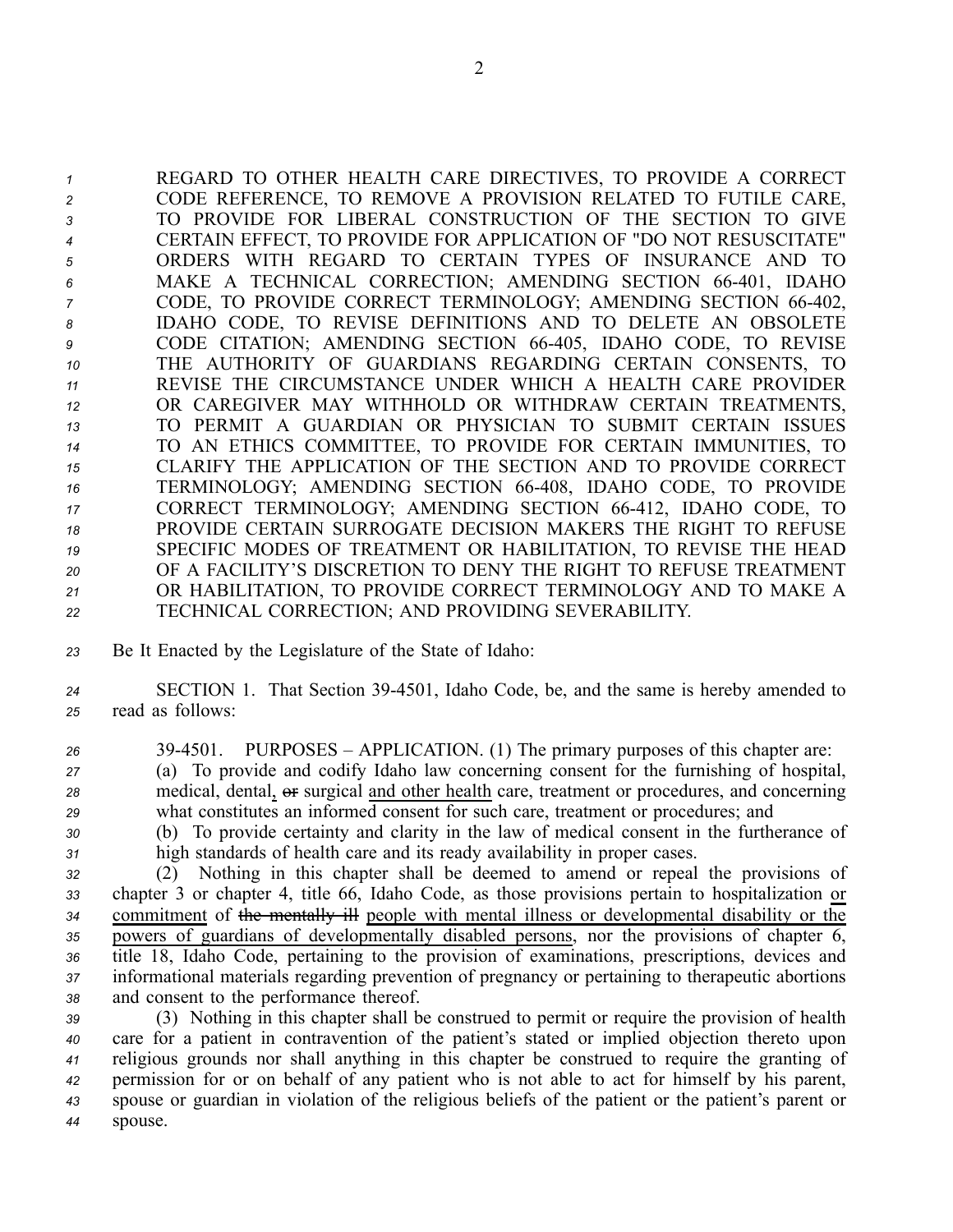*<sup>1</sup>* (4) Nothing in this chapter shall be construed to require health care that is medically *<sup>2</sup>* inappropriate or futile.

*<sup>3</sup>* SECTION 2. That Section 394502, Idaho Code, be, and the same is hereby amended to *<sup>4</sup>* read as follows:

*<sup>5</sup>* 394502. DEFINITIONS. As used in this chapter:

 (1) "Artificial lifesustaining procedure" means any medical procedure or intervention that utilizes mechanical means to sustain or supplant <sup>a</sup> vital function which, when applied 8 to a qualified patient, would serve only to artificially prolong life. "Artificial life-sustaining procedure" does not include the administration of pain managemen<sup>t</sup> medication or the performance of any medical procedure deemed necessary to provide comfort care or to alleviate *<sup>11</sup>* pain.

- *<sup>12</sup>* (2) "Artificial nutrition and hydration" means supplying food and water through <sup>a</sup> *<sup>13</sup>* conduit, such as <sup>a</sup> tube or intravenous line, where the recipient is not required to chew or *<sup>14</sup>* swallow voluntarily, but does not include assisted feeding, such as spoon feeding or bottle *<sup>15</sup>* feeding.
- *<sup>16</sup>* (3) "Attending physician" means the physician licensed by the state board of medicine *<sup>17</sup>* who is selected by, or assigned to, the patient and who has primary responsibility for the *<sup>18</sup>* treatment and care of the patient.

*<sup>19</sup>* (4) "Cardiopulmonary resuscitation" or "CPR" means measures to restore cardiac *<sup>20</sup>* function and/or to suppor<sup>t</sup> ventilation in the event of cardiac or respiratory arrest.

*<sup>21</sup>* (5) "Comfort care" means treatment and care to provide comfort and cleanliness. *<sup>22</sup>* "Comfort care" includes:

*<sup>23</sup>* (a) Oral and body hygiene;

*<sup>24</sup>* (b) Reasonable efforts to offer food and fluids orally;

- *<sup>25</sup>* (c) Medication, positioning, warmth, appropriate lighting and other measures to relieve *<sup>26</sup>* pain and suffering; and
- *<sup>27</sup>* (d) Privacy and respec<sup>t</sup> for the dignity and humanity of the patient.

*<sup>28</sup>* (6) "Consent to care" includes refusal to consent to care and/or withholding or *<sup>29</sup>* withdrawal of care.

 (7) "Directive" or "health care directive" means <sup>a</sup> document meeting that substantially meets the requirements of section 394510(1), Idaho Code, and/or <sup>a</sup> "Physician Orders for Scope of Treatment (POST)" form signed by <sup>a</sup> physician or other similar document that represents <sup>a</sup> competent person's authentic expression of such person's wishes concerning their health care.

- *<sup>35</sup>* (8) "Emancipated minor" means <sup>a</sup> person who is less than eighteen (18) years of age: *<sup>36</sup>* (a) Who is or has been married; *<sup>37</sup>* (b) Who is serving or has served in the active military;
- $\overline{(c)}$  Whose circumstances indicate that the parent-child relationship has been renounced
- *<sup>39</sup>* and that the minor is living on his or her own without dependence on parental support; or
- *<sup>40</sup>* (d) Who has been declared by <sup>a</sup> court of competent jurisdiction to be emancipated.
- *<sup>41</sup>* Pregnancy does not, by itself, emancipate the minor.

*<sup>42</sup>* (9) "Emergency medical services personnel" means personnel engaged in providing *<sup>43</sup>* initial emergency medical assistance including, but not limited to, first responders, emergency *<sup>44</sup>* medical technicians and paramedics.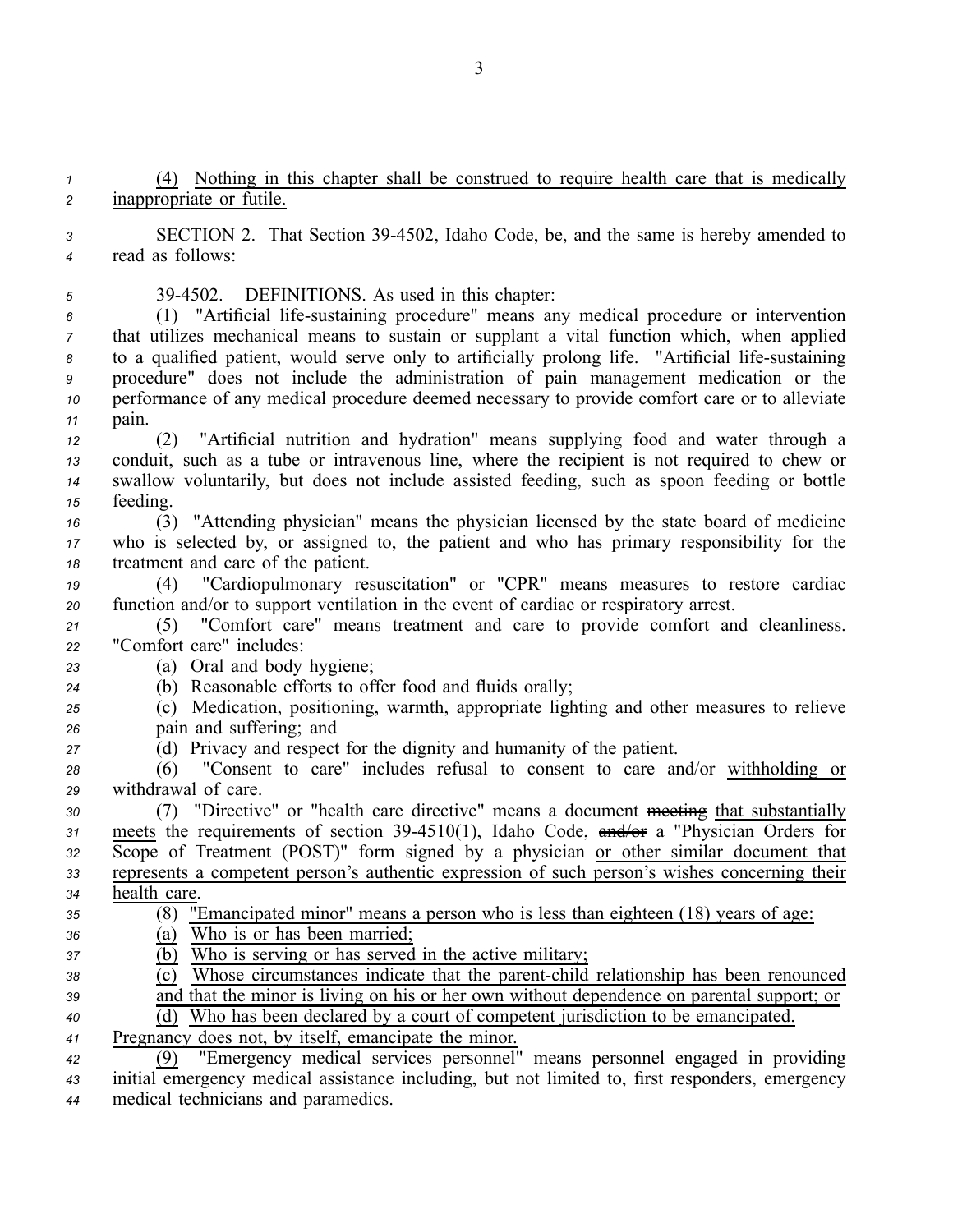*<sup>1</sup>* (910) "Health care provider" or "provider" means any person or entity licensed, certified, *<sup>2</sup>* or otherwise authorized by law to administer health care in the ordinary course of business or *<sup>3</sup>* practice of <sup>a</sup> profession, including emergency or other medical services personnel.

 (101) "Persistent vegetative state" means an irreversible state that has been medically confirmed by <sup>a</sup> neurological specialist who is an exper<sup>t</sup> in the examination of nonresponsive individuals in which the person has intact brain stem function but no higher cortical function and no awareness of self or environment.

*<sup>8</sup>* (112) "Physician" means <sup>a</sup> person who holds <sup>a</sup> current active license to practice medicine *<sup>9</sup>* and surgery or osteopathic medicine and surgery in Idaho and is in good standing with no *<sup>10</sup>* restriction upon or actions taken against his or her license.

*<sup>11</sup>* (123) "Physician orders for scope of treatment (POST) form" means <sup>a</sup> standardized form *<sup>12</sup>* containing orders by <sup>a</sup> physician that states <sup>a</sup> person's treatment wishes.

*<sup>13</sup>* (134) "Physician orders for scope of treatment (POST) identification device" means *<sup>14</sup>* standardized jewelry which can be worn around the wrist, neck or ankle, and which has been *<sup>15</sup>* approved by the department of health and welfare.

*<sup>16</sup>* (15) "Surrogate decision maker" means the person authorized to consent to or refuse the *17* health care for another person as specified in section 39-4504(1), Idaho Code.

*<sup>18</sup>* (146) "Terminal condition" means an incurable or irreversible condition which, without *19* the administration of life-sustaining procedures, will, in the opinion of a physician, result in *<sup>20</sup>* death if it runs its usual course.

*<sup>21</sup>* (17) "Unemancipated minor" means <sup>a</sup> minor who is not an emancipated minor.

*<sup>22</sup>* SECTION 3. That Section 394503, Idaho Code, be, and the same is hereby amended to *<sup>23</sup>* read as follows:

24 39-4503. PERSONS WHO MAY CONSENT TO THEIR OWN CARE. Any person of 25 ordinary intelligence and awareness sufficient for him or her generally to who comprehends the need for, the nature of and the significant risks ordinarily inherent in, any contemplated hospital, medical, dental,  $\Theta$ **F** surgical or other health care, treatment or procedure is competent to consent thereto on his or her own behalf. Any health care provider may provide such health care and services in reliance upon such <sup>a</sup> consent if the consenting person appears to the health care provider securing the consent to possess such requisite intelligence and awareness comprehension at the time of giving the consent.

*<sup>32</sup>* SECTION 4. That Section 394504, Idaho Code, be, and the same is hereby amended to *<sup>33</sup>* read as follows:

 394504. PERSONS WHO MAY GIVE CONSENT TO CARE FOR OTHERS. (1) 35 Consent for the furnishing of hospital, medical, dental,  $\theta$ **F** surgical or other health care, 36 treatment or procedures to any person patient who is not then capable of giving such consent as provided in this chapter or who is an unemancipated minor or incompetent person incapable of giving consent, may be given or refused by <sup>a</sup> surrogate decision maker in the order of 39 priority set forth hereafter unless the patient is a competent person who has refused to give such consent, and provided further that this subsection shall not be deemed to authorize any person to override the express refusal by <sup>a</sup> competent patient to give such consent himself; provided however, that the surrogate decision maker must have sufficient comprehension as required to consent to his own health care under section 394503, Idaho Code; and provided further,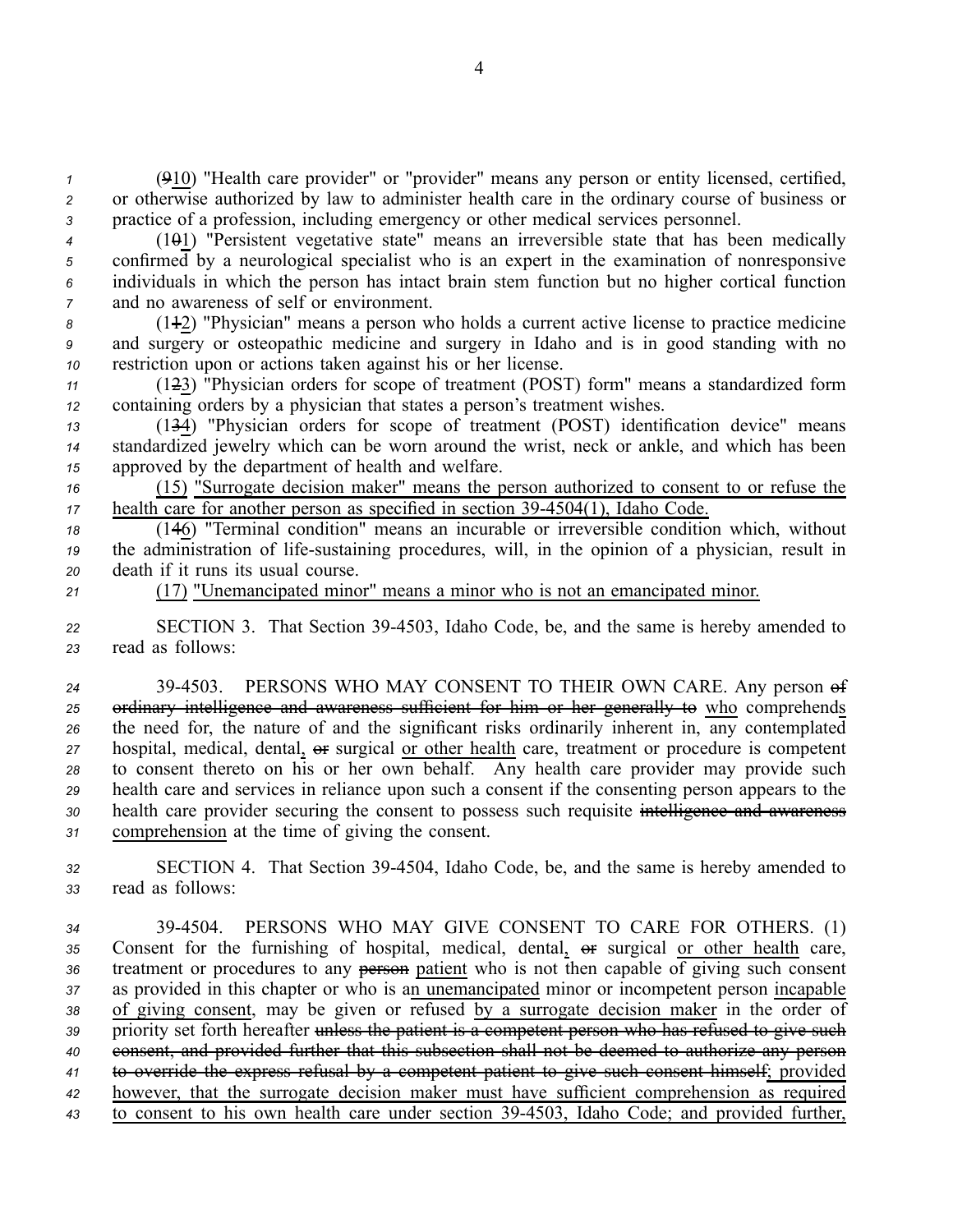| $\mathbf{1}$   | that the surrogate decision maker shall not have authority to consent to or refuse health care            |
|----------------|-----------------------------------------------------------------------------------------------------------|
| 2              | contrary to the patient's advance directives or wishes expressed by the patient while the patient         |
| 3              | was capable of consenting to his own health care:                                                         |
| 4              | (a) The patient's legal, court appointed guardian of such person;                                         |
| 5              | (b) The person named in a the patient's "Living Will and Durable Power of Attorney for                    |
| 6              | Health Care" pursuant to section 39-4510, Idaho Code, or a similar document authorized                    |
| 7              | by this chapter if the conditions for authorizing the agent to act have been satisfied;                   |
| 8              | (c) If married, the patient's spouse of such person;                                                      |
| 9              | A parent of such person the patient;<br>(d)                                                               |
| 10             | An adult child of the patient;<br>(e)                                                                     |
| 11             | The person named in a delegation of parental authority executed pursuant to section<br>(f)                |
| 12             | 15-5-104, Idaho Code;                                                                                     |
| 13             | (g) The stepparent of a patient;                                                                          |
| 14             | Any relative representing of the patient who represents himself or herself to be<br>(h)                   |
| 15             | an appropriate, responsible person to act under the circumstances, provided that greater                  |
| 16             | deference shall be given to those relatives with closer familial relationships to the patient;            |
| 17             | (fi) Any other competent individual representing himself or herself to be responsible for                 |
| 18             | the health care of such person the patient; or                                                            |
| 19             | $(\hat{\mathbf{g}})$ If the subject person patient presents a medical emergency or there is a substantial |
| 20             | likelihood of his or her life or health being seriously endangered by withholding or                      |
| 21             | delay in the rendering of such hospital, medical, dental, or surgical or other health care                |
| 22             | to such patient and the subject person patient has not communicated and is unable to                      |
| 23             | communicate his or her treatment wishes, the attending physician or dentist health care                   |
| 24             | provider may, in his or her discretion, authorize and/or provide such health care, treatment              |
| 25             | or procedure as he or she deems appropriate, and all persons, agencies and institutions                   |
| 26             | thereafter furnishing the same, including such physician or dentist health care provider,                 |
| 27             | may proceed as if informed, valid consent therefor had been otherwise duly given.                         |
| 28             | (2) No person who, in good faith, gives consent or authorization for the provision of                     |
| 29             | hospital, medical, dental, or surgical or other health care, treatment or procedures to another           |
| 30             | person as provided by this chapter shall be subject to civil liability therefor.                          |
| 31             | (3) No health care provider who, in good faith, obtains consent from a person pursuant to                 |
| 32             | either section 39-4503 or 39-4504(1), Idaho Code, shall be subject to civil liability therefor.           |
|                |                                                                                                           |
| 33             | SECTION 5. That Chapter 45, Title 39, Idaho Code, be, and the same is hereby amended                      |
| 34             | by the addition thereto of a NEW SECTION, to be known and designated as Section 39-4504A,                 |
| 35             | Idaho Code, and to read as follows:                                                                       |
|                |                                                                                                           |
| 36             | 39-4504A.<br>WITHHOLDING OR WITHDRAWING HEALTH<br>TREATMENT -                                             |
| 37             | VOLUNTARY ETHICS COMMITTEE REVIEW. (1) If the attending physician believes that                           |
| 38             | the treatment requested by a patient, the patient's advance directive or the patient's surrogate          |
| 39             | decision maker is medically inappropriate or futile, the attending physician or health care               |
| 40             | facility in which the patient is admitted may request that an ethics committee of the health care         |
| 41             | facility review the facts and circumstances to determine if the requested treatment is medically          |
| 42             | inappropriate or futile.                                                                                  |
| $\overline{ }$ | (2) The ethics committee shall be comprised of at least two $(2)$ physicians and such                     |

*<sup>43</sup>* (2) The ethics committee shall be comprised of at least two (2) physicians, and such *<sup>44</sup>* other persons as the health care facility shall appoint. The attending physician may appear at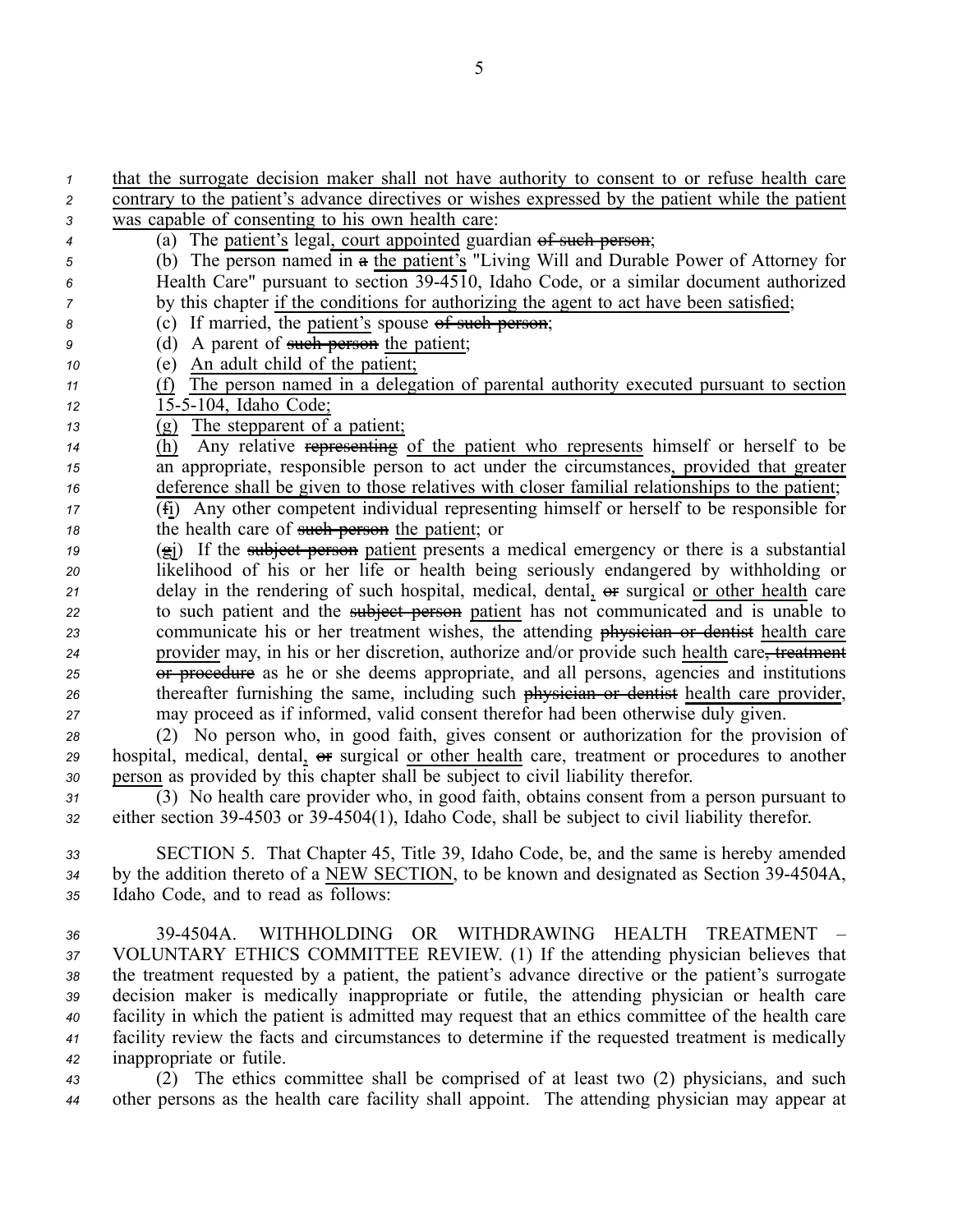*<sup>1</sup>* the ethics committee meeting to explain the facts and circumstances of the case but may not *<sup>2</sup>* participate as <sup>a</sup> member of the ethics committee.

 (3) The patient or his legally authorized surrogate decision maker shall be given the opportunity to attend the ethics committee meeting and explain the basis for his or her reques<sup>t</sup> for treatment. The patient or surrogate decision maker shall be given prior notice of the ethics 6 committee meeting at least twenty-four (24) hours before the ethics committee meeting unless the patient or surrogate decision maker waives such prior notice. The patient or surrogate decision maker shall not be entitled to be presen<sup>t</sup> during the ethics committee's deliberations. The ethics committee shall provide to the patient or surrogate decision maker <sup>a</sup> written explanation of the ethics committee's determination.

 (4) If the ethics committee agrees with the attending physician that the treatment requested by the patient, the patient's advance directive or surrogate decision maker is medically inappropriate or futile, the attending physician and health care facility shall take reasonable action to assist the patient or surrogate decision maker to arrange the patient's transfer within fifteen (15) days to another health care provider selected by the patient or surrogate decision maker who is willing to assume the treatment of the patient. The health care facility shall provide reasonably necessary life-sustaining treatment within the capacity and capability of the health care facility until the patient is transferred or until the expiration of the fifteen (15) day period described above, whichever occurs first. Following the patient's transfer or upon expiration of the fifteen (15) day period described above, whichever occurs first, the attending physician and health care facility shall not be obligated to provide additional treatment that has been determined to be medically inappropriate or futile by the ethics committee. The patient or his surrogate decision maker shall remain responsible for the costs incurred in transferring the patient to another health care provider in addition to the cost of any health care provided prior to the transfer.

 (5) If the patient or surrogate decision maker disagrees with the ethics committee determination, the patient or surrogate decision maker shall cooperate with the health care facility to arrange the transfer of the patient to another health care provider within fifteen (15) days following the ethics committee determination. The patient or surrogate decision maker may petition the district court in which the health care facility is located to lengthen the time to effect an appropriate transfer; provided however, that the district court shall extend the time only if the court finds, by <sup>a</sup> preponderance of the evidence, that there is <sup>a</sup> reasonable probability that the patient or surrogate decision maker will be able to transfer the patient to another qualified health care provider who is willing to provide the treatment requested by the patient or surrogate decision maker within the extension requested by the patient or surrogate decision *<sup>36</sup>* maker.

 (6) If an ethics committee has determined that the requested treatment is medically inappropriate or futile, but the patient is later readmitted to the health care facility within six (6) months following such ethics committee determination, the attending physician may rely on the prior ethics committee determination and withhold or withdraw treatment consistent with the prior ethics committee determination if the attending physician and one (1) physician member of the ethics committee determine that the patient's condition either has not improved or has deteriorated since the prior ethics committee determination and that the prior ethics committee determination still applies to the patient's condition, and they document their conclusion in the medical chart.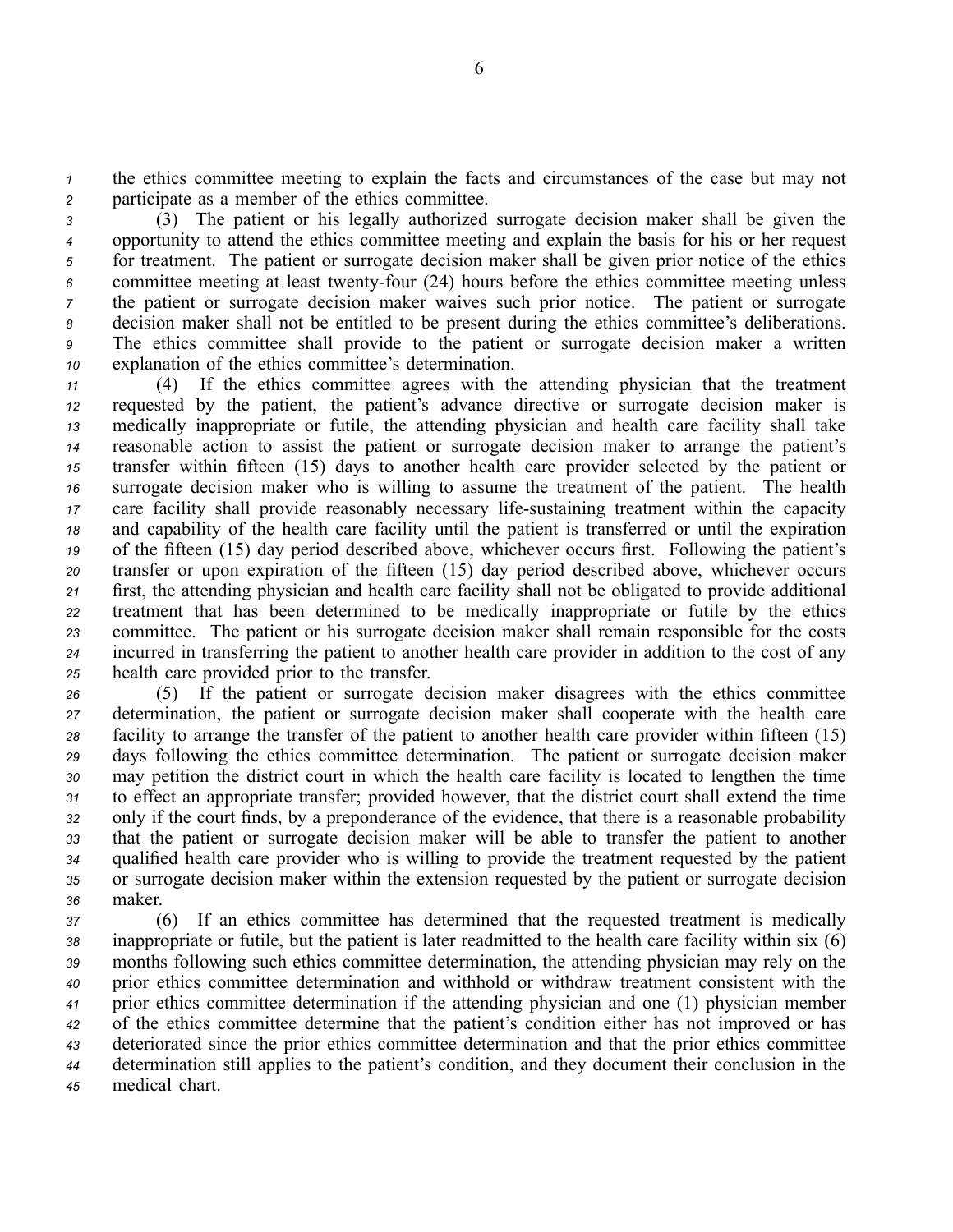(7) A health care provider or surrogate decision maker who complies with the provisions of this section shall be immune from criminal or civil liability for withholding or withdrawing health care that has been determined by the ethics committee to be medically inappropriate or futile. The health care facility and any person who participates in the ethics committee review or determination shall also be immune from criminal or civil liability for actions taken in good faith in connection with the ethics committee review or determination.

 (8) The ethics committee review as provided in this section shall be purely voluntary. Nothing in this chapter shall require <sup>a</sup> health care facility to establish or utilize an ethics committee, nor shall this chapter require <sup>a</sup> health care provider or surrogate decision maker to submit <sup>a</sup> matter to the ethics committee before withdrawing or withholding health care to <sup>a</sup> *<sup>11</sup>* patient.

*<sup>12</sup>* SECTION 6. That Chapter 45, Title 39, Idaho Code, be, and the same is hereby amended <sup>13</sup> by the addition thereto of a NEW SECTION, to be known and designated as Section 39-4504B, *<sup>14</sup>* Idaho Code, and to read as follows:

- *<sup>15</sup>* 394504B. AUTHORIZATION FOR EMERGENCY MEDICAL TREATMENT. (1) A *<sup>16</sup>* district court may authorize the emergency medical treatment of <sup>a</sup> patient by <sup>a</sup> health care *<sup>17</sup>* provider if:
- *<sup>18</sup>* (a) The patient lacks capacity to consent to his own health care under section 394503, *<sup>19</sup>* Idaho Code;

*<sup>20</sup>* (b) The patient has not executed an advance directive relating to the treatment he should *<sup>21</sup>* receive under the circumstances;

*<sup>22</sup>* (c) The patient's surrogate decision maker refuses to consent to reasonably necessary *<sup>23</sup>* treatment; and

 (d) A physician informs the court orally or in writing that, in his or her professional opinion, there is <sup>a</sup> substantial likelihood that the patient's life or health will be seriously endangered or the patient's bodily function will be seriously impaired unless immediate treatment is rendered.

*<sup>28</sup>* (2) If time allows in <sup>a</sup> situation under subsection (1) of this section, the court shall cause *<sup>29</sup>* every effort to be made to gran<sup>t</sup> the surrogate decision maker an immediate informal hearing, *<sup>30</sup>* but this hearing shall not be allowed to further jeopardize the patient's life or bodily function.

 (3) In making its order under subsection (1) of this section, the court shall take into consideration any treatment being given the patient by prayer through spiritual means alone, if the patient and/or his surrogate decision maker are adherents of <sup>a</sup> bona fide religious denomination that relies exclusively on this form of treatment in lieu of medical treatment.

 (4) After entering any authorization under subsection (1) of this section, the court shall reduce the circumstances, finding and authorization to <sup>a</sup> writing and enter the writing in the records of the court and shall cause <sup>a</sup> copy of the authorization to be given to the health care provider who was involved.

 (5) Oral authorization by the court is sufficient for care or treatment to be given and shall be accepted by any health care provider. No health care provider shall be subject to criminal or civil liability for rendering health care in reliance on the court's authorization, and any function performed thereunder shall be regarded as if it were performed with the surrogate decision maker's authorization.

*<sup>44</sup>* (6) Nothing in this chapter shall impose <sup>a</sup> duty upon <sup>a</sup> health care provider to initiate *<sup>45</sup>* proceedings under this section if <sup>a</sup> surrogate decision maker refuses treatment.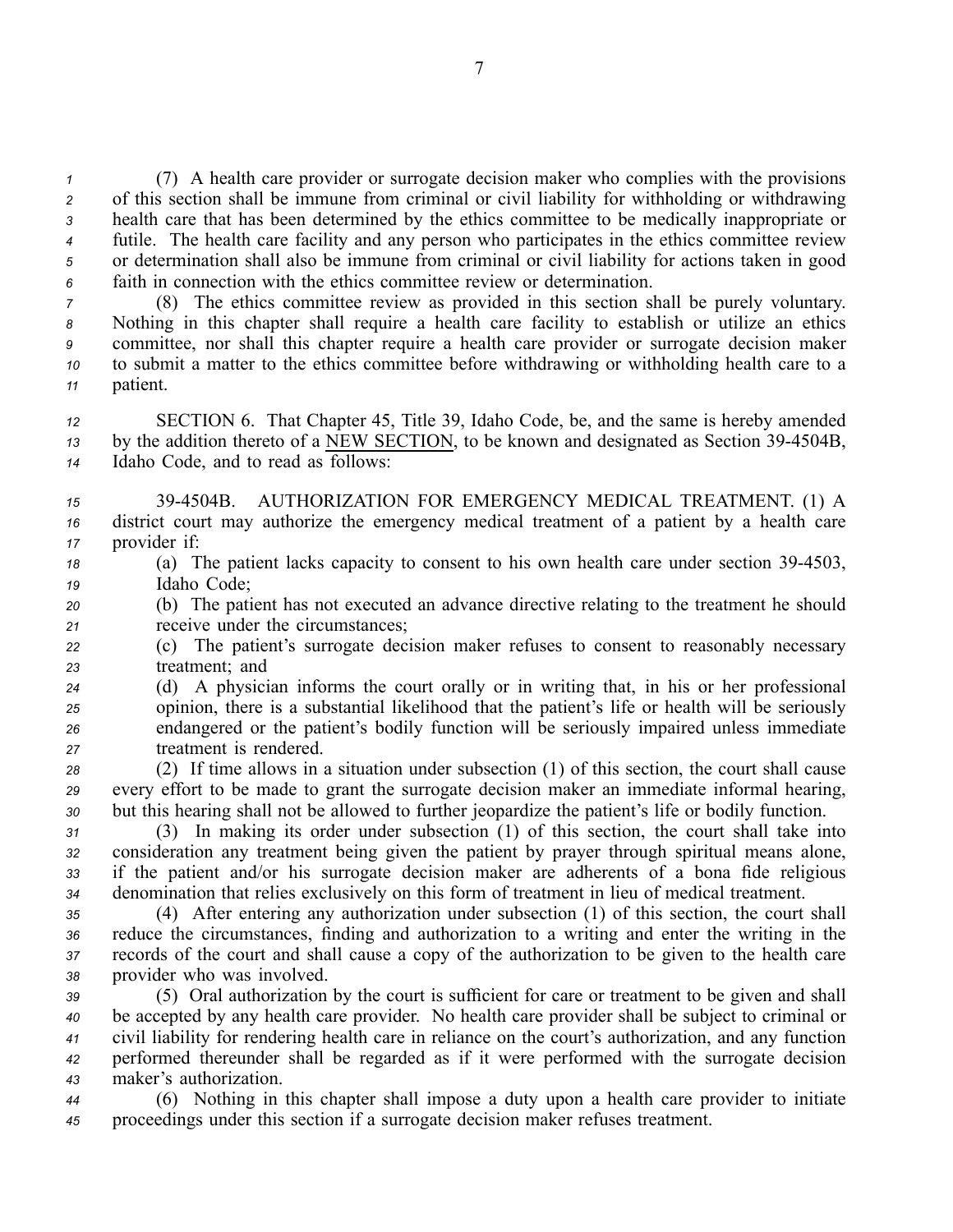*<sup>1</sup>* SECTION 7. That Section 394506, Idaho Code, be, and the same is hereby amended to *<sup>2</sup>* read as follows:

 394506. SUFFICIENCY OF CONSENT. Consent, or refusal to consent, for the furnishing of hospital, medical, dental or surgical health care, treatment or procedures shall be valid in all respects if the person giving or refusing the consent is sufficiently aware of pertinent facts respecting the need for, the nature of, and the significant risks ordinarily attendant upon, such <sup>a</sup> patient receiving such care, as to permit the giving or withholding of such consent to be <sup>a</sup> reasonably informed decision. Any such consent shall be deemed valid and so informed if the physician or dentist health care provider to whom it is given or by whom it is secured has made such disclosures and given such advice respecting pertinent facts and considerations as would ordinarily be made and given under the same or similar circumstances, by <sup>a</sup> like physician or dentist health care provider of good standing practicing in the same community and has communicated such disclosures and advice in <sup>a</sup> manner reasonably likely to be understood by the person giving or refusing consent. As used in this section, the term "in the same community" refers to that geographic area ordinarily served by the licensed general hospital at or nearest to which such consent is given.

*<sup>17</sup>* SECTION 8. That Section 394508, Idaho Code, be, and the same is hereby amended to *<sup>18</sup>* read as follows:

 394508. RESPONSIBILITY FOR CONSENT AND DOCUMENTATION. Obtaining sufficient consent for health care is the duty of the attending physician or dentist or of another physician or dentist acting on his or her behalf or actually providing health care provider upon whose order or at whose direction the contemplated health care, treatment or procedure is rendered; provided however, <sup>a</sup> licensed hospital and any medical or dental office employee, 24 acting with the approval of such an attending or other physician or dentist individual health care provider, may perform the ministerial act of documenting such consent by securing the completion and execution of <sup>a</sup> form or statement in which the giving of consent for such care is documented by or on behalf of the patient. In performing such <sup>a</sup> ministerial act, the hospital or medical or dental office employee shall not be deemed to have engaged in the practice of medicine or dentistry.

*<sup>30</sup>* SECTION 9. That Section 394509, Idaho Code, be, and the same is hereby amended to *<sup>31</sup>* read as follows:

*<sup>32</sup>* 394509. STATEMENT OF POLICY – DEFINITION. For purposes of sections *<sup>33</sup>* 394509 through 394515, Idaho Code:

 (1) The legislature recognizes the established common law and the fundamental right of adult competent persons to control the decisions relating to the rendering of their medical care, including the decision to have lifesustaining procedures withheld or withdrawn. The legislature further finds that modern medical technology has made possible the artificial prolongation of human life beyond natural limits. The legislature further finds that patients are sometimes unable to express their desire to withhold or withdraw such artificial life prolongation procedures which provide nothing medically necessary or beneficial to the patient because of the patient's inability to communicate with the physician.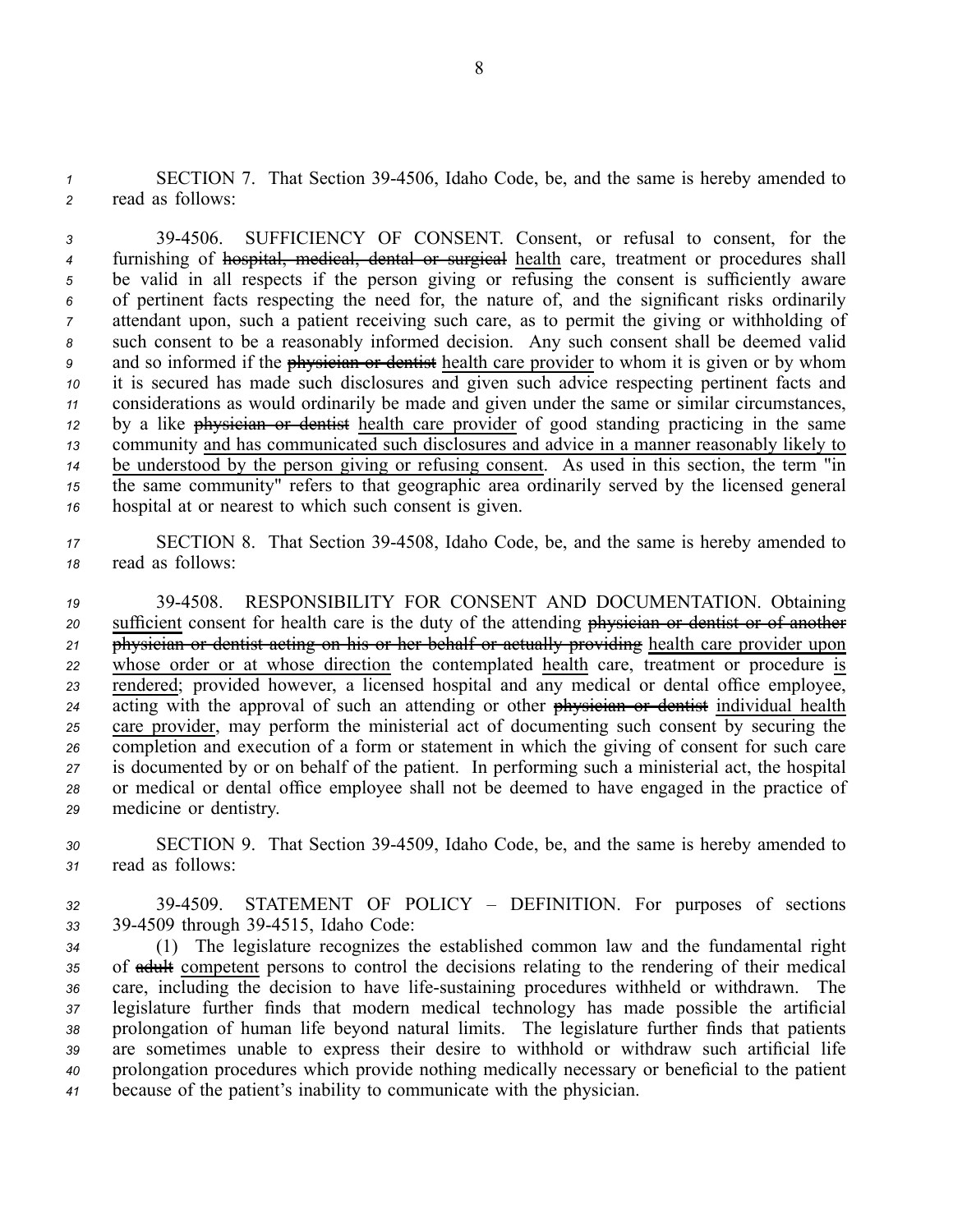(2) In recognition of the dignity and privacy which patients have <sup>a</sup> right to expect, the legislature hereby declares that the laws of this state shall recognize the right of <sup>a</sup> competent person to have his or her wishes for medical treatment and for the withdrawal of artificial lifesustaining procedures carried out even though that person is no longer able to communicate with the physician.

 (3) It is the intent of the legislature to establish an effective means for such communication. It is not the intent of the legislature that the procedures described in sections 394509 through 394515, Idaho Code, are the only effective means of such communication, and nothing in sections 394509 through 394515, Idaho Code, shall impair or supersede any legal right or legal responsibility which <sup>a</sup> person may have to effect the withholding or withdrawal of lifesustaining procedures in any lawful manner. Any authentic expression of <sup>a</sup> person's wishes with respec<sup>t</sup> to health care should be honored.

*<sup>13</sup>* (4) "Competent person" means any emancipated minor or person eighteen (18) or more *<sup>14</sup>* years of age who is of sound mind.

*<sup>15</sup>* SECTION 10. That Section 394511, Idaho Code, be, and the same is hereby amended to *<sup>16</sup>* read as follows:

*<sup>17</sup>* 394511. REVOCATION. (1) A living will and durable power of attorney for health 18 care,  $\Theta$  physician orders for scope of treatment (POST) form or other similar advance directive *<sup>19</sup>* may be revoked at any time by the maker thereof by any of the following methods:

*<sup>20</sup>* (a) By being canceled, defaced, obliterated or burned, torn, or otherwise destroyed by the *<sup>21</sup>* maker thereof, or by some person in his presence and by his direction;

*<sup>22</sup>* (b) By <sup>a</sup> written, signed revocation of the maker thereof expressing his intent to revoke; *23* or

*<sup>24</sup>* (c) By an oral expression by the maker thereof expressing his intent to revoke.

*<sup>25</sup>* (2) The maker of the revoked living will and durable power of attorney for health care is *<sup>26</sup>* responsible for notifying his physician of the revocation.

 (3) There shall be no criminal or civil liability on the par<sup>t</sup> of any person for the failure 28 to act upon a revocation of a living will and durable power of attorney for health care,  $\Theta$ **F**  physician orders for scope of treatment (POST) form or other similar advance directive made pursuan<sup>t</sup> to this section unless that person has actual knowledge of the revocation.

*<sup>31</sup>* SECTION 11. That Section 394512A, Idaho Code, be, and the same is hereby amended *<sup>32</sup>* to read as follows:

 394512A. PHYSICIAN ORDERS FOR SCOPE OF TREATMENT (POST). (1) A physician orders for scope of treatment (POST) form is appropriate in cases where <sup>a</sup> patient has an incurable or irreversible injury, disease, illness or condition, or where <sup>a</sup> patient is in <sup>a</sup> persistent vegetative state. A POST form is also appropriate if such conditions are anticipated. A patient's surrogate decision maker may have <sup>a</sup> POST form executed for the patient by the patient's attending physician, provided that the POST form is not contrary to the patient's prior expressed wishes or directions.

 (2) The POST form shall be effective from the date of execution unless otherwise revoked. If there is <sup>a</sup> conflict between the person's expressed directives, the POST form, and the decisions of the durable power of attorney representative or surrogate decision maker, the orders contained in the POST form shall be followed.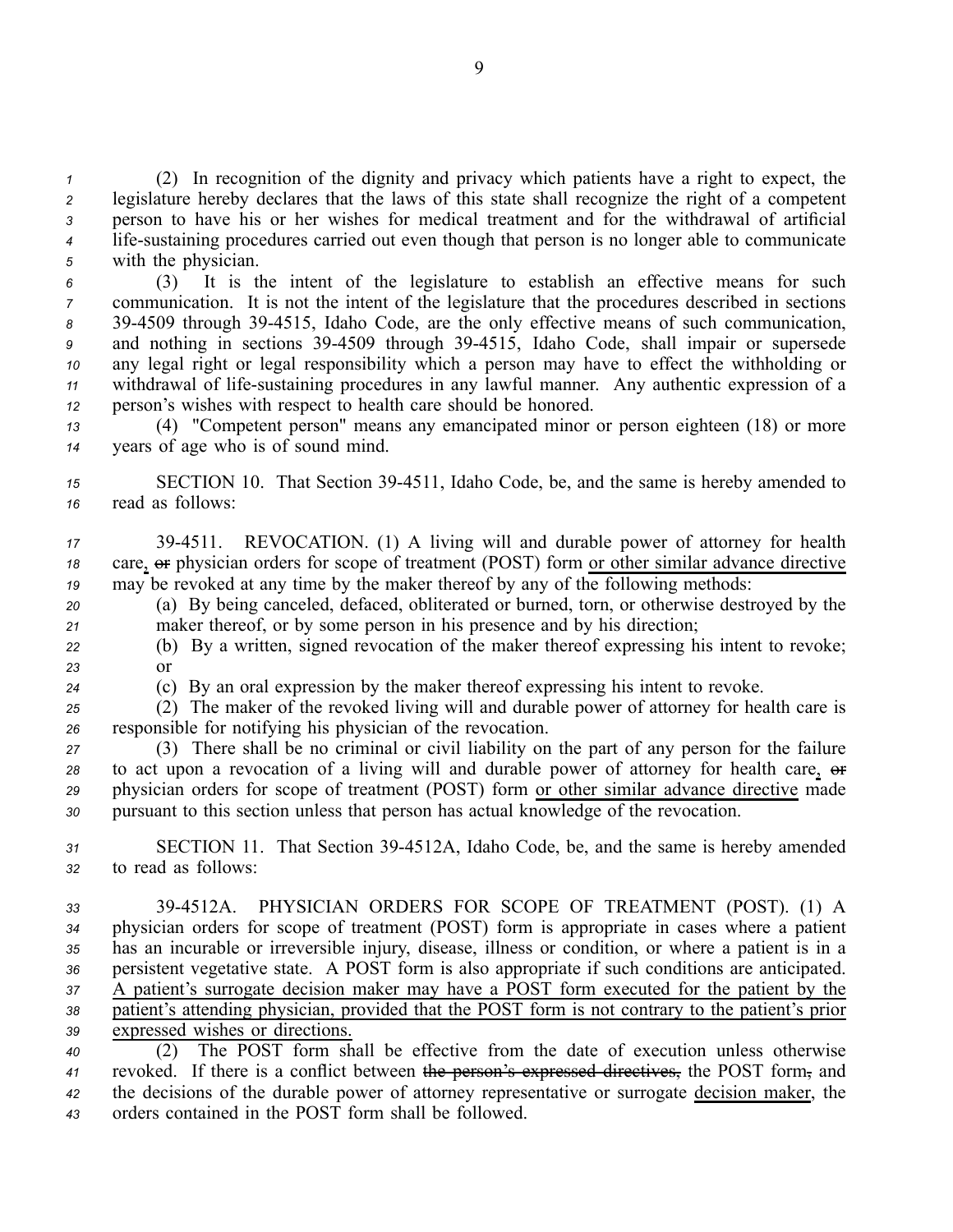(3) The attending physician shall, upon reques<sup>t</sup> of the patient or surrogate decision 2 maker, provide the patient or surrogate decision maker with a copy of the POST form, discuss with the patient or surrogate decision maker the form's content and ramifications and treatment options, and assist the patient or the surrogate decision maker in the completion of the form. (4) The attending physician shall review the POST form:

- 
- *<sup>6</sup>* (a) Each time the physician examines the patient, or at least every seven (7) days, for *<sup>7</sup>* patients who are hospitalized; and
- *<sup>8</sup>* (b) Each time the patient is transferred from one (1) care setting or care level to another; *<sup>9</sup>* and
- *<sup>10</sup>* (c) Any time there is <sup>a</sup> substantial change in the patient's health status; and
- *<sup>11</sup>* (d) Any time the patient's treatment preferences change.

 Failure to meet these review requirements does not affect the POST form's validity or enforceability. As conditions warrant, the physician may issue <sup>a</sup> superseding POST form. The 14 physician shall, whenever practical, consult with the patient or the patient's agent surrogate decision maker.

*<sup>16</sup>* (5) A patient who has completed <sup>a</sup> POST form signed by <sup>a</sup> physician or for whom <sup>a</sup> *<sup>17</sup>* POST form has been completed at the reques<sup>t</sup> of his surrogate decision maker may wear <sup>a</sup> 18 POST identification device as provided in section 39-4502(134), Idaho Code.

*<sup>19</sup>* (6) The department of health and welfare shall develop the POST form.

- *<sup>20</sup>* SECTION 12. That Section 394512B, Idaho Code, be, and the same is hereby amended *<sup>21</sup>* to read as follows:
- *<sup>22</sup>* 394512B. ADHERENCE TO PHYSICIAN ORDERS FOR SCOPE OF TREATMENT *<sup>23</sup>* (POST) PROTOCOL. (1) Health care providers and emergency medical services personnel *<sup>24</sup>* shall comply with <sup>a</sup> patient's physician orders for scope of treatment (POST) instruction when *<sup>25</sup>* presented with <sup>a</sup> completed POST form signed by <sup>a</sup> physician or when <sup>a</sup> patient is wearing <sup>a</sup> *<sup>26</sup>* proper POST identification device pursuan<sup>t</sup> to section 394512A(5), Idaho Code.

 (2) A completed POST form is deemed to meet the requirements of "Do Not Resuscitate (DNR)" forms of orders at all Idaho health care facilities. Health care providers and emergency medical services personnel shall not require the completion of other forms in order for the patient's wishes to be respected.

 (3) Nothing in this chapter is intended to nor shall it preven<sup>t</sup> physicians or other health care providers from executing or utilizing DNR orders consistent with their licensure; provided however, that if the patient or his surrogate decision maker chooses to utilize the POST form, the health care provider shall accep<sup>t</sup> and comply with the POST form and shall not require the completion of <sup>a</sup> DNR order in addition to <sup>a</sup> valid POST form.

*<sup>36</sup>* SECTION 13. That Section 394513, Idaho Code, be, and the same is hereby amended to *<sup>37</sup>* read as follows:

 394513. IMMUNITY. (1) No emergency medical services personnel, health care provider, facility, or individual employed by, acting as the agen<sup>t</sup> of, or under contract with any such health care provider or facility shall be civilly or criminally liable or subject to discipline for unprofessional conduct for acts or omissions carried out or performed in good faith pursuan<sup>t</sup> 42 to the directives in a facially valid POST form, or living will, "Do Not Resuscitate (DNR)" order or other health care directive that appears to represen<sup>t</sup> <sup>a</sup> competent person's wishes and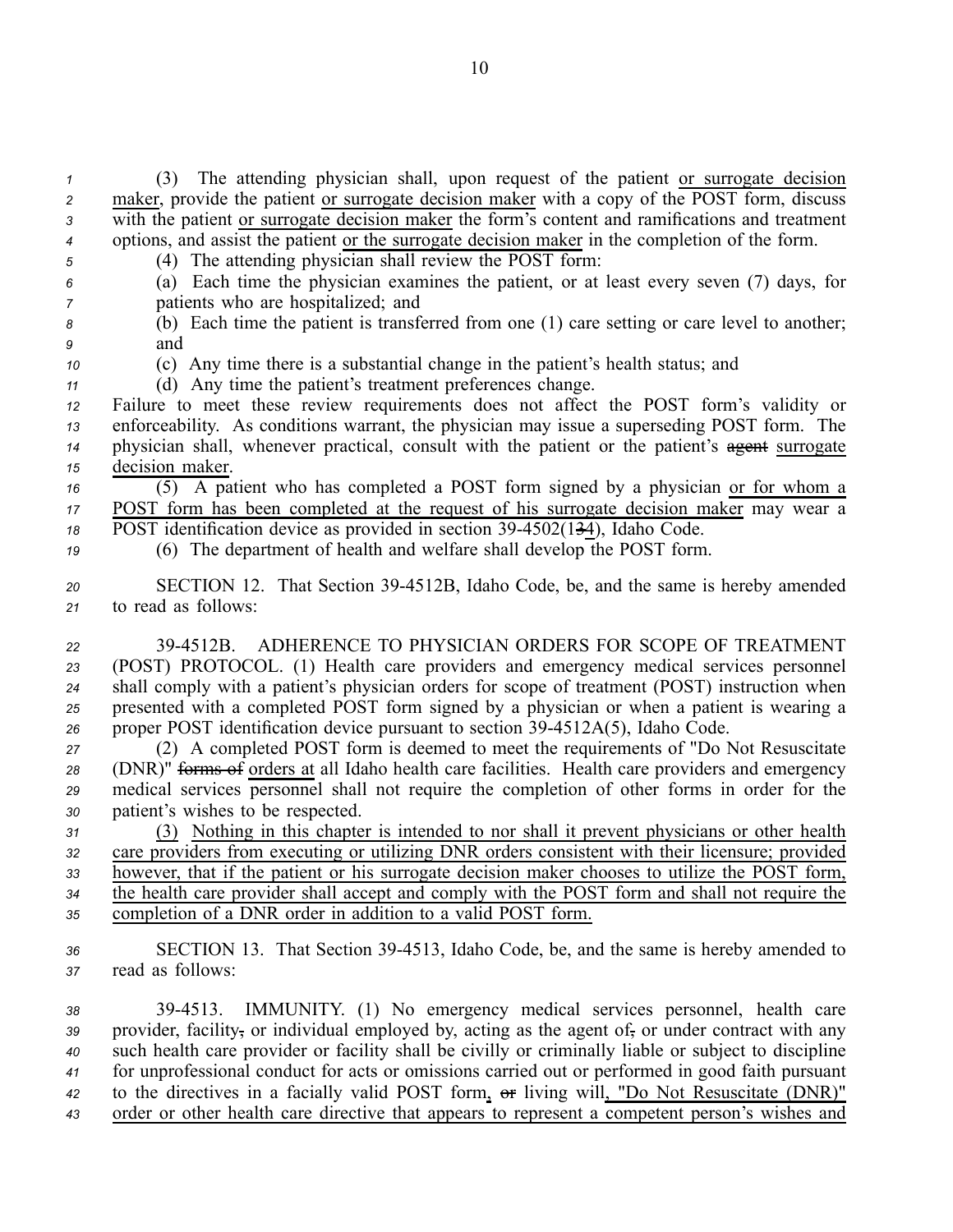*<sup>1</sup>* directions concerning his health care, or by the holder of <sup>a</sup> facially valid durable power of *<sup>2</sup>* attorney or directive for health care.

 (2) Any physician or other health care provider who for ethical or professional reasons is incapable or unwilling to conform to the desires of the patient as expressed by the procedures set forth in this chapter may withdraw without incurring any civil or criminal liability provided the physician or other health care provider, before withdrawal of his or her participation, makes <sup>a</sup> good faith effort to assist the patient in obtaining the services of another physician or other health care provider who is willing to provide care for the patient in accordance with the patient's expressed or documented wishes.

*<sup>10</sup>* (3) No person who exercises the responsibilities of <sup>a</sup> durable power of attorney for health *<sup>11</sup>* care in good faith shall be subject to civil or criminal liability as <sup>a</sup> result.

 (4) Neither the registration of <sup>a</sup> health care directive in the health care directive registry under section 394515, Idaho Code, nor the revocation of such <sup>a</sup> directive requires <sup>a</sup> health care provider to reques<sup>t</sup> information from that registry. The decision of <sup>a</sup> health care provider to reques<sup>t</sup> or not to reques<sup>t</sup> <sup>a</sup> health care directive document from the registry shall be immune from civil or criminal liability. A health care provider who in good faith acts in reliance on <sup>a</sup> facially valid health care directive received from the health care directive registry shall be immune from civil or criminal liability for those acts done in such reliance.

*<sup>19</sup>* (5) Health care providers and emergency medical services personnel may disregard the *<sup>20</sup>* POST form, or <sup>a</sup> POST identification device or DNR order:

*<sup>21</sup>* (a) If they believe in good faith that the order has been revoked; or

*<sup>22</sup>* (b) To avoid oral or physical confrontation; or

*<sup>23</sup>* (c) If ordered to do so by the attending physician.

*<sup>24</sup>* SECTION 14. That Section 394514, Idaho Code, be, and the same is hereby amended to *<sup>25</sup>* read as follows:

 394514. GENERAL PROVISIONS. (1) Application. This chapter shall have no effect or be in any manner construed to apply to persons not executing <sup>a</sup> living will and durable 28 power of attorney for health care,  $\Theta$  POST form or other health care directive pursuant to this chapter nor shall it in any manner affect the rights of any such persons or of others acting for or on behalf of such persons to give or refuse to give consent or withhold consent for any medical care, neither shall this chapter be construed to affect chapter 3 or chapter 4, title 66, Idaho Code, in any manner.

*<sup>33</sup>* (2) Euthanasia, mercy killing, or assisted suicide. This chapter does not make legal, and *<sup>34</sup>* in no way condones, euthanasia, mercy killing, or assisted suicide or permit an affirmative or *<sup>35</sup>* deliberate act or omission to end life, other than to allow the natural process of dying.

*<sup>36</sup>* (3) Comfort care. Individuals caring for <sup>a</sup> patient for whom artificial lifesustaining *<sup>37</sup>* procedures or artificially administered nutrition and hydration are withheld or withdrawn shall *<sup>38</sup>* provide comfort care as defined in section 394502, Idaho Code.

*<sup>39</sup>* (4) Presumed consent to resuscitation. There is <sup>a</sup> presumption in favor of consent to *<sup>40</sup>* cardiopulmonary resuscitation (CPR) unless:

*<sup>41</sup>* (a) A completed living will for that person is in effect, pursuan<sup>t</sup> to section 394510, *42* Idaho Code, and the person is in a terminal condition or persistent vegetative state;  $\theta$ 

*<sup>43</sup>* (b) A completed durable power of attorney for health care for that person is in effect, *<sup>44</sup>* pursuan<sup>t</sup> to section 394510, Idaho Code, in which the person has indicated that he or she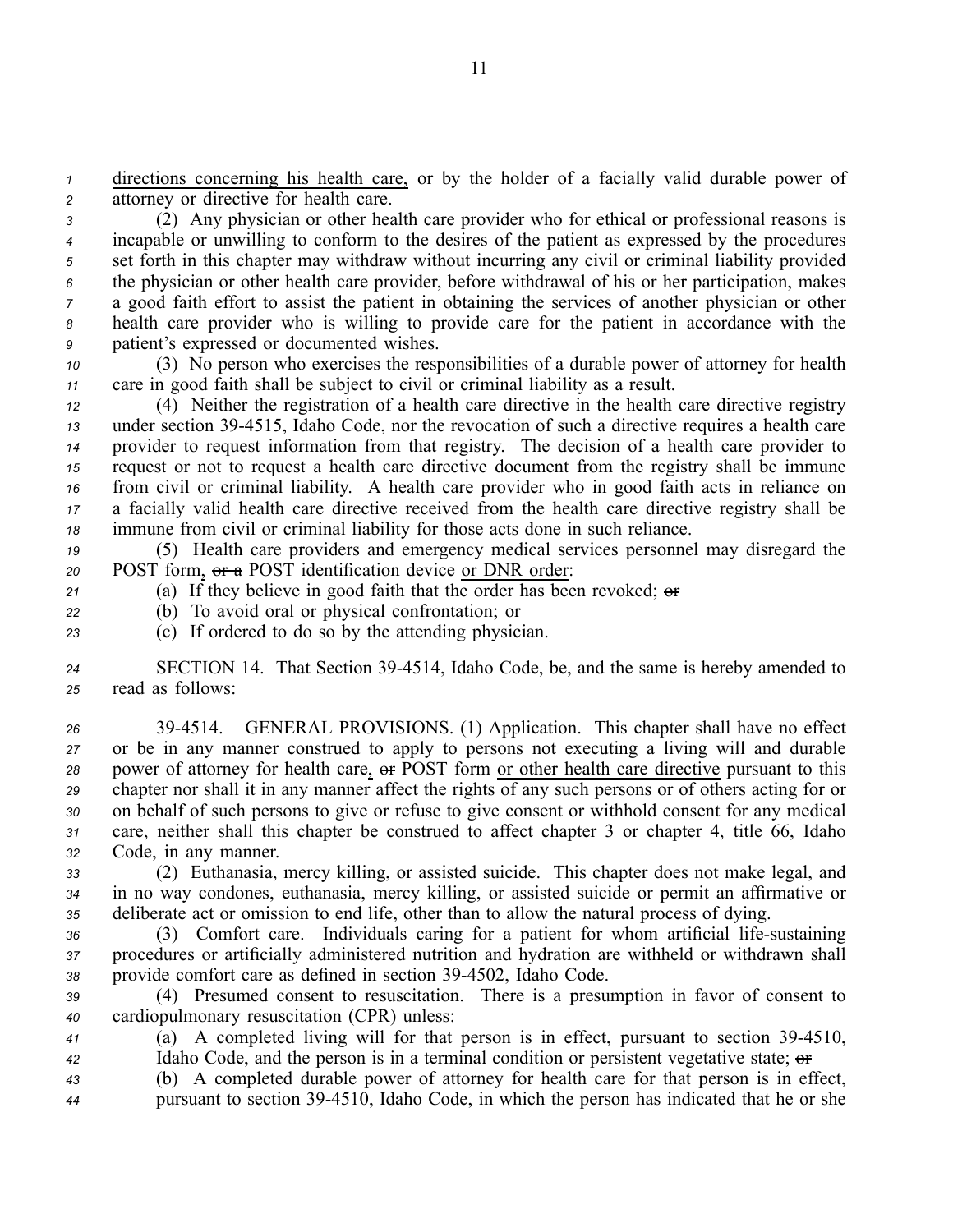*<sup>1</sup>* does not wish to receive cardiopulmonary resuscitation, or his or her representative has 2 determined that the person would not wish to receive cardiopulmonary resuscitation;  $\theta$ 

- *<sup>3</sup>* (c) The patient has <sup>a</sup> completed physician orders for scope of treatment (POST) form *<sup>4</sup>* indicating otherwise and/or <sup>a</sup> proper POST identification device pursuan<sup>t</sup> to section *<sup>5</sup>* 394502(134), Idaho Code;
- *<sup>6</sup>* (d) The attending physician has executed <sup>a</sup> "Do Not Resuscitate (DNR)" order consistent *<sup>7</sup>* with the person's prior expressed wishes or the directives of the legally authorized *<sup>8</sup>* surrogate decision maker; or
- *<sup>9</sup>* (e) CPR would otherwise be contrary to the competent patient's other health care *<sup>10</sup>* directive.

*<sup>11</sup>* (5) Futile care. Nothing in this chapter shall be construed to require medical treatment *<sup>12</sup>* that is medically inappropriate or futile.

- *<sup>13</sup>* (6) Existing directives and directives from other states. A health care directive executed *<sup>14</sup>* prior to July 1, 2007, but which was in the living will, durable power of attorney for health *<sup>15</sup>* care, DNR, or POST form pursuan<sup>t</sup> to prior Idaho law at the time of execution, or in another *<sup>16</sup>* form that contained the elements set forth in this chapter at the time of execution, shall be *<sup>17</sup>* deemed to be in compliance with this chapter. Health care directives or similar documents *<sup>18</sup>* executed in another state that substantially comply with this chapter shall be deemed to be in *<sup>19</sup>* compliance with this chapter. The provisions of this section shall be liberally construed to give *<sup>20</sup>* the effect to any authentic expression of the patient's prior wishes or directives concerning his *<sup>21</sup>* health care.
- *<sup>22</sup>* (76) Insurance.

23 (a) The making of a living will and/or durable power of attorney for health care,  $\theta$ **F**  physician orders for scope of treatment (POST) form or DNR order pursuan<sup>t</sup> to this chapter shall not restrict, inhibit or impair in any manner the sale, procuremen<sup>t</sup> or issuance of any policy of life insurance, nor shall it be deemed to modify the terms of an existing policy of life insurance. No policy of life insurance shall be legally impaired or invalidated in any manner by the withholding or withdrawal of artificial lifesustaining procedures from an insured patient, notwithstanding any term of the policy to the contrary.

- *<sup>31</sup>* (b) No physician, health care facility or other health care provider and no health care *<sup>32</sup>* service plan, insurer issuing disability insurance, selfinsured employee plan, welfare *<sup>33</sup>* benefit plan or nonprofit hospital service plan shall require any person to execute <sup>a</sup> living *34* will and durable power of attorney for health care,  $\theta$  physician orders for scope of *<sup>35</sup>* treatment (POST) form or DNR order as <sup>a</sup> condition for being insured for, or receiving, *<sup>36</sup>* health care services.
- *<sup>37</sup>* (87) Portability and copies.
- *<sup>38</sup>* (a) A completed physician orders for scope of treatment (POST) form signed by <sup>a</sup> *<sup>39</sup>* physician shall be transferred with the patient to, and be effective in, all care settings *<sup>40</sup>* including, but not limited to, home care, ambulance or other transport, hospital, residential *<sup>41</sup>* care facility, and hospice care. The POST form shall remain in effect until such time as *<sup>42</sup>* there is <sup>a</sup> valid revocation pursuan<sup>t</sup> to section 394511, Idaho Code, or new orders are *<sup>43</sup>* issued by <sup>a</sup> physician.
- *<sup>44</sup>* (b) A photostatic, facsimile or electronic copy of <sup>a</sup> valid physician orders for scope of *<sup>45</sup>* treatment (POST) form may be treated as an original by <sup>a</sup> health care provider or by an *<sup>46</sup>* institution receiving or treating <sup>a</sup> patient.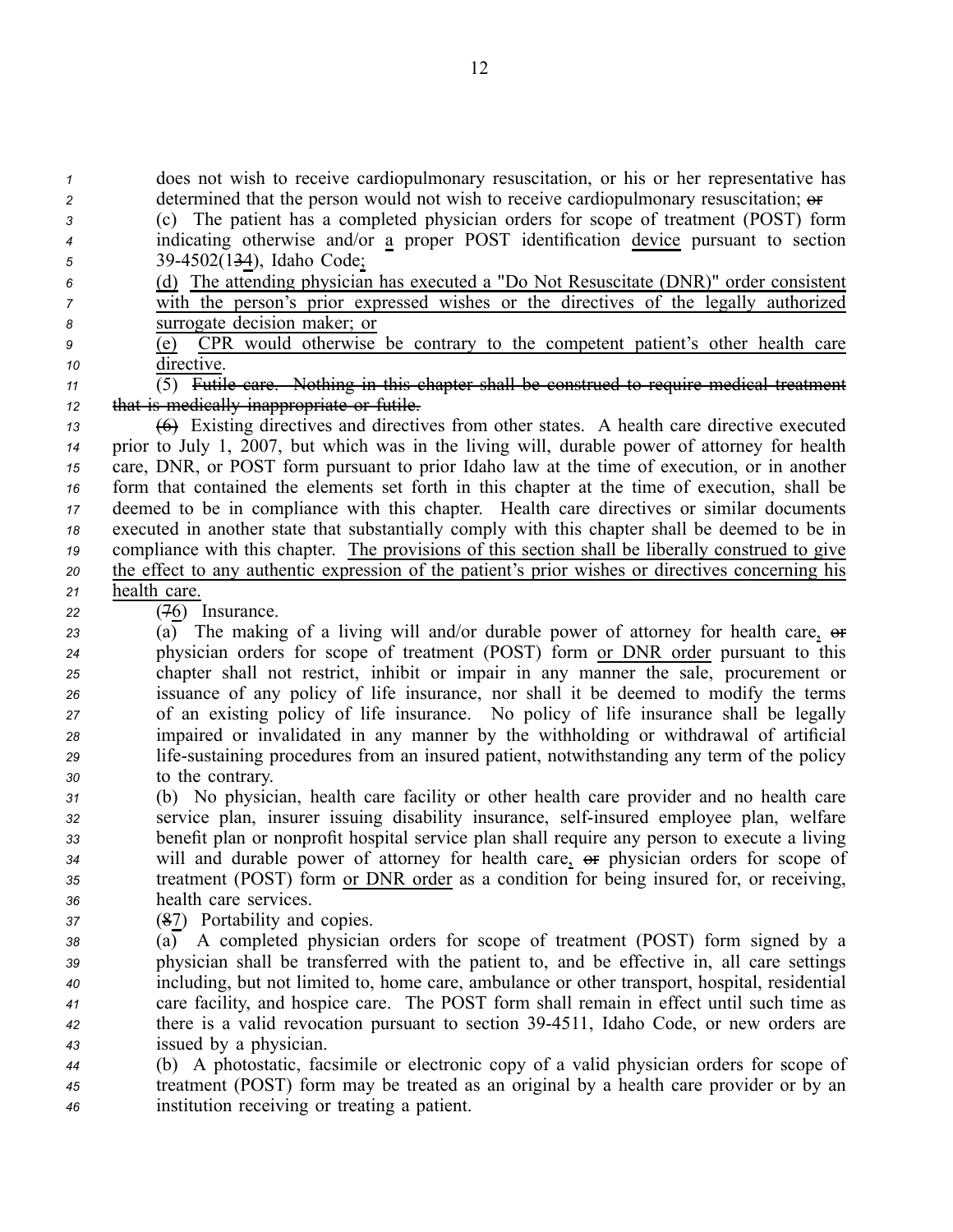(98) Registration. A directive or the revocation of <sup>a</sup> directive meeting the requirements 2 of this chapter may be registered with the secretary of state pursuant to section 39-4515, Idaho Code. Failure to register the health care directive shall not affect the validity of the health care directive.

- 5 (<del>10</del>9) Rulemaking authority.
- *<sup>6</sup>* (a) The department of health and welfare shall adopt those rules and protocols necessary *<sup>7</sup>* to administer the provisions of this chapter.
- *<sup>8</sup>* (b) In the adoption of <sup>a</sup> physician orders for scope of treatment (POST) or DNR *<sup>9</sup>* protocol, the department shall adopt standardized POST identification to be used *<sup>10</sup>* statewide.
- 11 **SECTION 15.** That Section 66-401, Idaho Code, be, and the same is hereby amended to *<sup>12</sup>* read as follows:

 66401. LEGISLATIVE INTENT. It is hereby declared by the legislature of the state of Idaho in enacting chapter 4, title 66, Idaho Code, that the developmentally handicapped disabled citizens of the state are entitled to be diagnosed, cared for, and treated in <sup>a</sup> manner consistent with their legal rights in <sup>a</sup> manner no more restrictive than for their protection and the protection of society, for <sup>a</sup> period no longer than reasonably necessary for diagnosis, care, treatment and protection, and to remain at liberty or be cared for privately excep<sup>t</sup> when necessary for their protection or the protection of society. Recognizing that every individual has unique needs and differing abilities, it is the purpose of the provisions of this chapter to promote the general welfare of all citizens by establishing <sup>a</sup> system which permits partially disabled and disabled persons to participate as fully as possible in all decisions which affect them, which assists such persons in meeting the essential requirements for their physical health and safety, protecting their rights, managing their financial resources, and developing or regaining their abilities to the maximum extent possible. The provisions of this chapter shall be liberally construed to accomplish these purposes.

*<sup>27</sup>* SECTION 16. That Section 66402, Idaho Code, be, and the same is hereby amended to *<sup>28</sup>* read as follows:

- -
- 

*<sup>29</sup>* 66402. DEFINITIONS. As used in this chapter:

*<sup>30</sup>* (1) "Adult" means an individual eighteen (18) years of age or older.

 (2) "Artificial lifesustaining procedures" means any medical procedure or intervention which utilizes mechanical means to sustain or supplant <sup>a</sup> vital function. Artificial lifesustaining procedures shall not include the administration of medication, and it shall not include the performance of any medical procedure deemed necessary to alleviate pain, or any 35 procedure which could be expected to result in the recovery or long-term survival of the patient and his restoration to consciousness.

- 
- *<sup>37</sup>* (3) "Department" means the Idaho department of health and welfare.
- *<sup>38</sup>* (4) "Director" means the director of the department of health and welfare.

*<sup>39</sup>* (5) "Developmental disability" means <sup>a</sup> chronic disability of <sup>a</sup> person which appears *40* before the age of twenty-two (22) years of age and:

*<sup>41</sup>* (a) Is attributable to an impairment, such as mental retardation, cerebral palsy, epilepsy, *<sup>42</sup>* autism or other condition found to be closely related to or similar to one (1) of these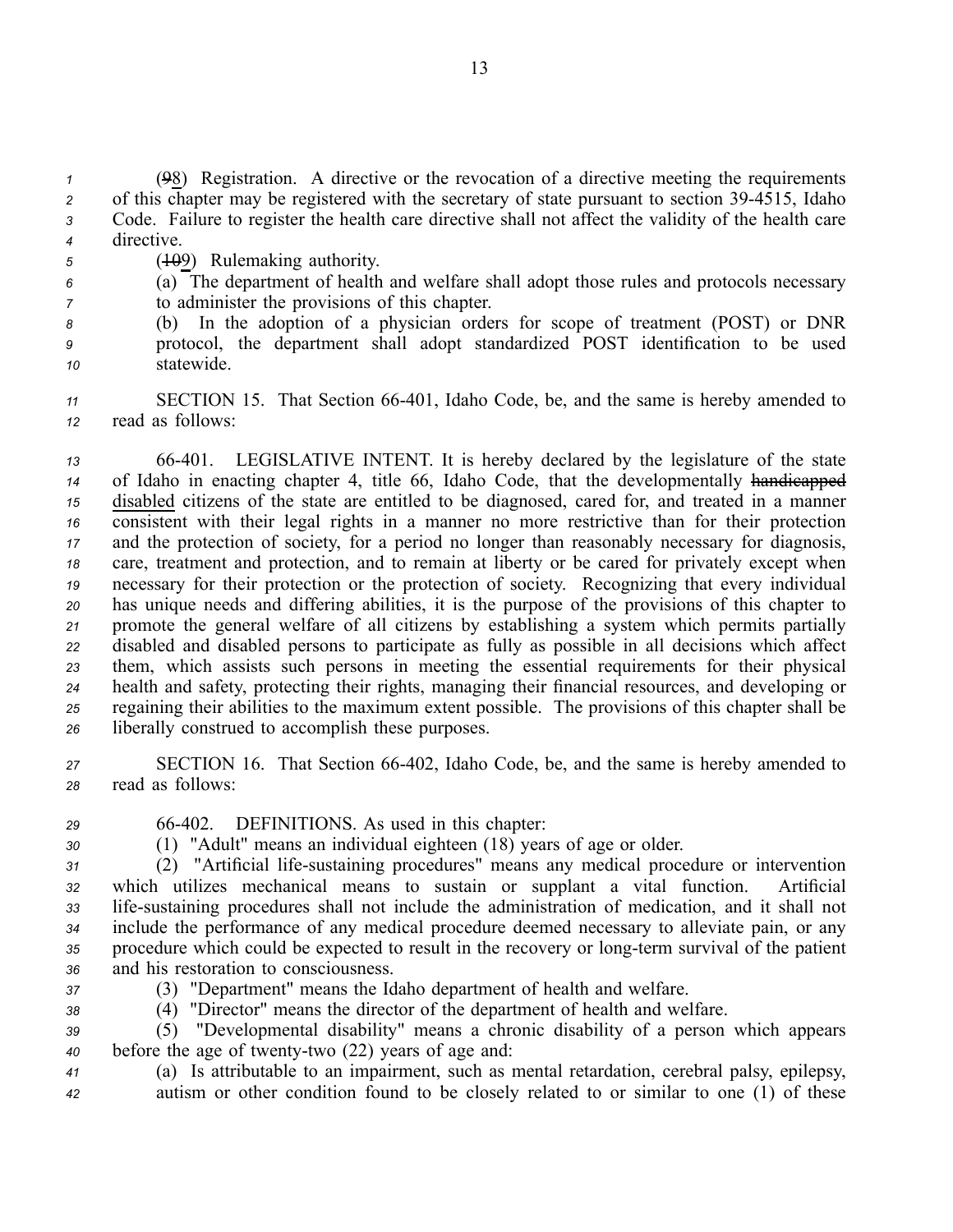*<sup>1</sup>* impairments that requires similar treatment or services, or is attributable to dyslexia *<sup>2</sup>* resulting from such impairments; and

*<sup>3</sup>* (b) Results in substantial functional limitations in three (3) or more of the following *4* areas of major life activity: self-care, receptive and expressive language, learning,  $5$  mobility, self-direction, capacity for independent living, or economic self-sufficiency; and

*<sup>6</sup>* (c) Reflects the need for <sup>a</sup> combination and sequence of special, interdisciplinary or *<sup>7</sup>* generic care, treatment or other services which are of lifelong or extended duration and *<sup>8</sup>* individually planned and coordinated.

*<sup>9</sup>* (6) "Emancipated minor" means an individual between fourteen (14) and eighteen (18) *10* years of age who has been married or whose circumstances indicate that the parent-child *<sup>11</sup>* relationship has been renounced.

 (7) "Evaluation committee" means an interdisciplinary team of at least three (3) individuals designated by the director or his designee to evaluate an individual as required by the provisions of this chapter. Each committee must include <sup>a</sup> physician licensed to practice medicine in the state of Idaho, <sup>a</sup> licensed social worker and <sup>a</sup> clinical psychologist or such other individual who has <sup>a</sup> master's degree in psychology as designated by the department director. Each committee member must be specially qualified by training and experience in the diagnosis and treatment of persons with <sup>a</sup> developmental disability.

 (8) "Facility" means the Idaho state school and hospital, <sup>a</sup> nursing facility, an intermediate care facility, an intermediate care facility for the mentally retarded, <sup>a</sup> licensed residential or assisted living facility, <sup>a</sup> group foster home, other such organizations licensed to 22 provide twenty-four (24) hour care, treatment and training to the developmentally disabled, a mental health center, or an adult and child development center. "Facility" does not include general acute care hospitals.

 (9) "Lacks capacity to make informed decisions" means the inability, by reason of developmental disability, to achieve <sup>a</sup> rudimentary understanding of the purpose comprehend 27 the need for, nature of, and  $\frac{1}{2}$  possible the significant risks and benefits  $\frac{1}{2}$  a decision ordinarily inherent in any contemplated health care, after conscientious efforts at explanation, but shall not be evidenced by improvident decisions within the discretion allowed nondevelopmentally disabled individuals.

*<sup>31</sup>* (10) "Likely to injure himself or others" means:

*<sup>32</sup>* (a) A substantial risk that physical harm will be inflicted by the respondent upon his own *<sup>33</sup>* person as evidenced by threats or attempts to commit suicide or inflict physical harm on *<sup>34</sup>* himself; or

*<sup>35</sup>* (b) A substantial risk that physical harm will be inflicted by the respondent upon another *<sup>36</sup>* as evidenced by behavior which has caused such harm or which places another person or *<sup>37</sup>* persons in reasonable fear of sustaining such harm; or

*<sup>38</sup>* (c) That the respondent is unable to meet essential requirements for physical health or *<sup>39</sup>* safety.

*<sup>40</sup>* (11) "Manage financial resources" means the actions necessary to obtain, administer and *<sup>41</sup>* dispose of real, personal, intangible or business property, benefits and/or income.

*<sup>42</sup>* (12) "Meet essential requirements for physical health or safety" means the actions *<sup>43</sup>* necessary to provide health care, food, clothing, shelter, personal hygiene and/or other care *<sup>44</sup>* without which serious physical injury or illness would occur.

*<sup>45</sup>* (13) "Minor" means an individual seventeen (17) years of age or less.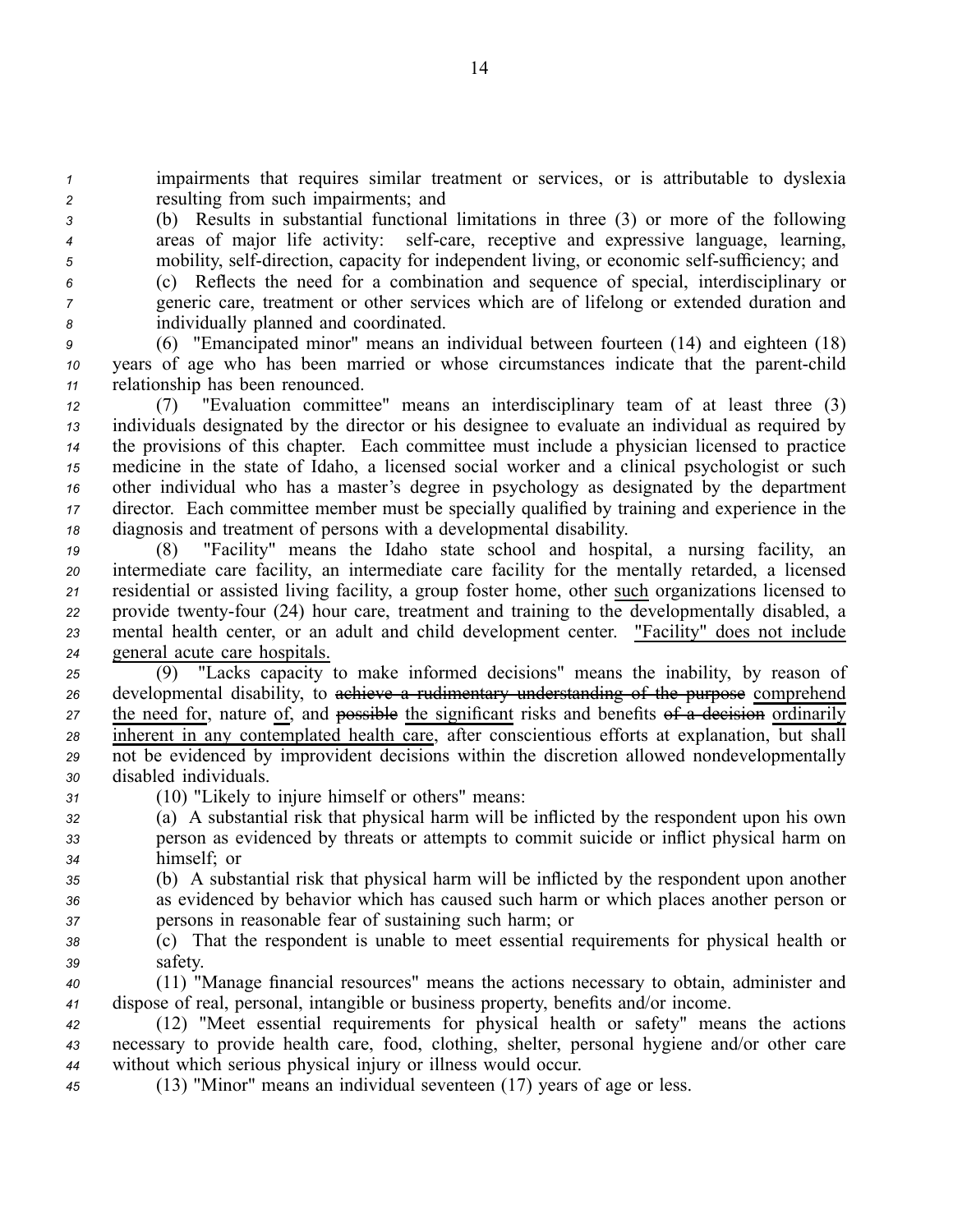*<sup>1</sup>* (14) "Protection and advocacy system" means the agency designated by the governor of 2 the state of Idaho to provide advocacy services for people with disabilities pursuant to 42 USC *<sup>3</sup>* section 6042.

- *<sup>4</sup>* (15) "Respondent" means the individual subject to judicial proceedings authorized by the *<sup>5</sup>* provisions of this chapter.
- *<sup>6</sup>* (16) "Surrogate decision maker" means the person authorized to consent to or refuse the *7* health care for another person as specified in section 39-4504(1), Idaho Code.
- *<sup>8</sup>* SECTION 17. That Section 66405, Idaho Code, be, and the same is hereby amended to *<sup>9</sup>* read as follows:

 66405. ORDER IN PROTECTIVE PROCEEDINGS. (1) If it is determined that the respondent is not developmentally disabled but appears in need of protective services, the court may cause the proceeding to be expanded or altered for consideration under the uniform probate code.

*<sup>14</sup>* (2) If it is determined that the respondent is able to manage financial resources and meet *<sup>15</sup>* essential requirements for physical health or safety, the court shall dismiss the petition.

 (3) If it is determined that the respondent is developmentally disabled and is unable to manage some financial resources or meet some essential requirements for physical health or safety, the court may appoint <sup>a</sup> partial guardian and/or partial conservator on behalf of the respondent. An order establishing partial guardianship or partial conservatorship shall define the powers and duties of the partial guardian or partial conservator so as to permit the respondent to meet essential requirements for physical health or safety and to manage financial resources commensurate with his ability to do so, and shall specify all legal restrictions to which he is subject. A person for whom <sup>a</sup> partial guardianship or partial conservatorship has been appointed under this chapter retains all legal and civil rights excep<sup>t</sup> those which have by court order been limited or which have been specifically granted to the partial guardian or partial conservator by the court.

 (4) If it is determined that the respondent is developmentally disabled and is unable to manage financial resources or meet essential requirements for physical health or safety even with the appointment of <sup>a</sup> partial guardian or partial conservator, the court may appoint <sup>a</sup> total guardian and/or total conservator.

 (5) In the event that more than one (1) person seeks to be appointed guardian and/or conservator, the court shall appoint the person or persons most capable of serving on behalf of the respondent; the court shall not customarily or ordinarily appoint the department or any other organization or individual, public or private, that is or is likely to be providing services to the respondent.

 (6) Subject to the limitations of the provisions of subsection (7) of this section, guardians or conservators may have any of the duties and powers as provided in sections  $15-5-312(1)(a)$ 38 through (d), 15-5-424 and 15-5-425, Idaho Code, and as specified in the order. Any order appointing <sup>a</sup> partial or total guardian or partial or total conservator under the provisions of this section must require <sup>a</sup> repor<sup>t</sup> to the court at least annually. In addition to such other requirements imposed by law or order, the repor<sup>t</sup> shall include:

*<sup>42</sup>* (a) A description of the respondent's current mental, physical and social condition;

*<sup>43</sup>* (b) The respondent's presen<sup>t</sup> address and living arrangement;

*<sup>44</sup>* (c) A description of any significant changes in the capacity of the respondent to meet *<sup>45</sup>* essential requirements for physical health or safety or to manage financial resources;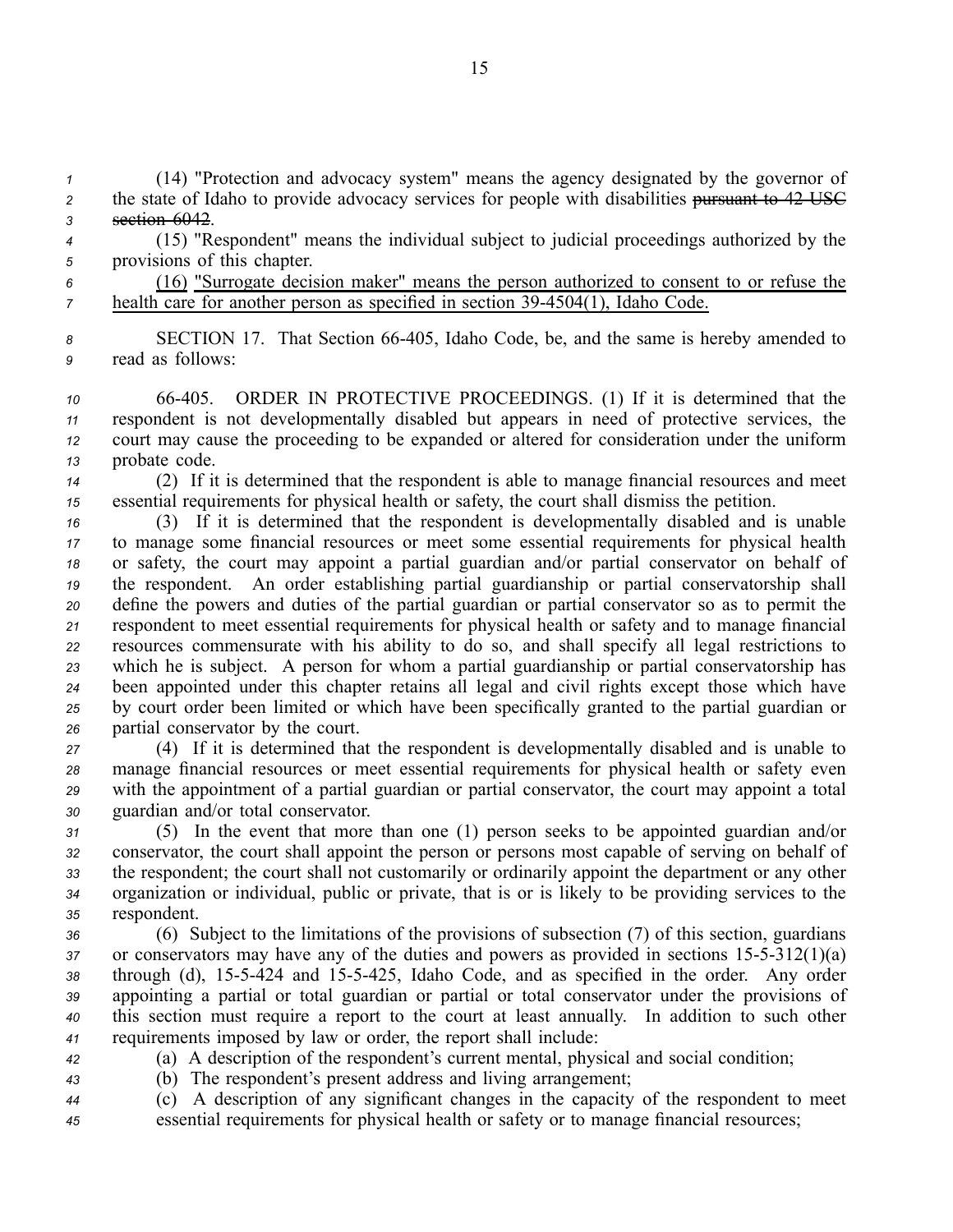*<sup>1</sup>* (d) A description of services being provided the respondent;

*<sup>2</sup>* (e) A description of significant actions taken by the guardian or conservator during the *<sup>3</sup>* reporting period;

*<sup>4</sup>* (f) Any significant problems relating to the guardianship or conservatorship;

*<sup>5</sup>* (g) A complete financial statement of the financial resources under the control or *<sup>6</sup>* supervision of the guardian or conservator; and

*<sup>7</sup>* (h) A description of the need for continued guardianship or conservatorship services.

 (7) No guardian appointed under this chapter shall have the authority to refuse or withhold consent for medically necessary treatment when the effect of withholding such treatment would seriously endanger the life or health and well-being of the person with a developmental disability <sup>a</sup> respondent. To withhold or attempt to withhold such treatment shall constitute neglect of the **person** respondent and be cause for removal of the guardian. No physician Except as otherwise provided in subsection (8) of this section, no health care provider or caregiver shall, based on such guardian's direction or refusal to consent to care, withhold or withdraw such treatment for <sup>a</sup> respondent whose condition is not terminal or whose death is not imminent. If the physician health care provider or caregiver cannot obtain valid consent for 17 medically necessary treatment from the guardian, he the health care provider or caregiver shall provide the medically necessary treatment as authorized by section  $39-4504(1)(g_i)$ , Idaho Code.

 (8) Notwithstanding the provisions of subsection (7) of this section, aA guardian appointed under this chapter may consent to withholding or withdrawal of artificial 21 life sustaining procedures, only if the respondent withdrawing treatment, other than appropriate nutrition, hydration or medication, to <sup>a</sup> respondent, and <sup>a</sup> health care provider or caregiver may withhold or withdraw such treatment in reliance upon such consent, when, in the treating physician's reasonable medical judgment, any of the following circumstances apply:

 (a) Has an incurable injury, disease, illness or condition, certified by the respondent's attending physician and at least one (1) other physician to be terminal such that the 27 application of artificial life sustaining procedures would not result in the possibility of saving or significantly prolonging the life of the respondent, and would only serve to prolong the moment of the respondent's death for <sup>a</sup> period of hours, days or weeks, and where both physicians certify that death is imminent, whether or not the life sustaining procedures are used; or

 (b) Has been diagnosed by the respondent's attending physician and at least one (1) other physician as being The respondent is in <sup>a</sup> persistent vegetative state, as defined in section 394502(11), Idaho Code, which is irreversible and from which the respondent will never regain consciousness;

*<sup>36</sup>* (b) The respondent is chronically and irreversibly comatose;

| 37 | (c) The provision of such treatment would merely prolong dying, would not be effective      |
|----|---------------------------------------------------------------------------------------------|
| 38 | in ameliorating or correcting all of the respondent's life-threatening conditions, or would |
| 39 | otherwise be futile in terms of the survival of the respondent; or                          |
|    |                                                                                             |

*<sup>40</sup>* (d) The provision of such treatment would be virtually futile in terms of the survival of *<sup>41</sup>* the respondent, and the treatment itself under such circumstances would be inhumane.

 (9) A guardian or physician who seeks to determine whether the conditions in subsection (8) of this section have been satisfied may, but is not required to, submit the issue to an ethics committee pursuan<sup>t</sup> to the process set forth in section 394504A, Idaho Code. If the ethics committee determines that the conditions in subsection (8) of this section are satisfied, the guardian may consent to and/or the physician may withhold or withdraw treatment consistent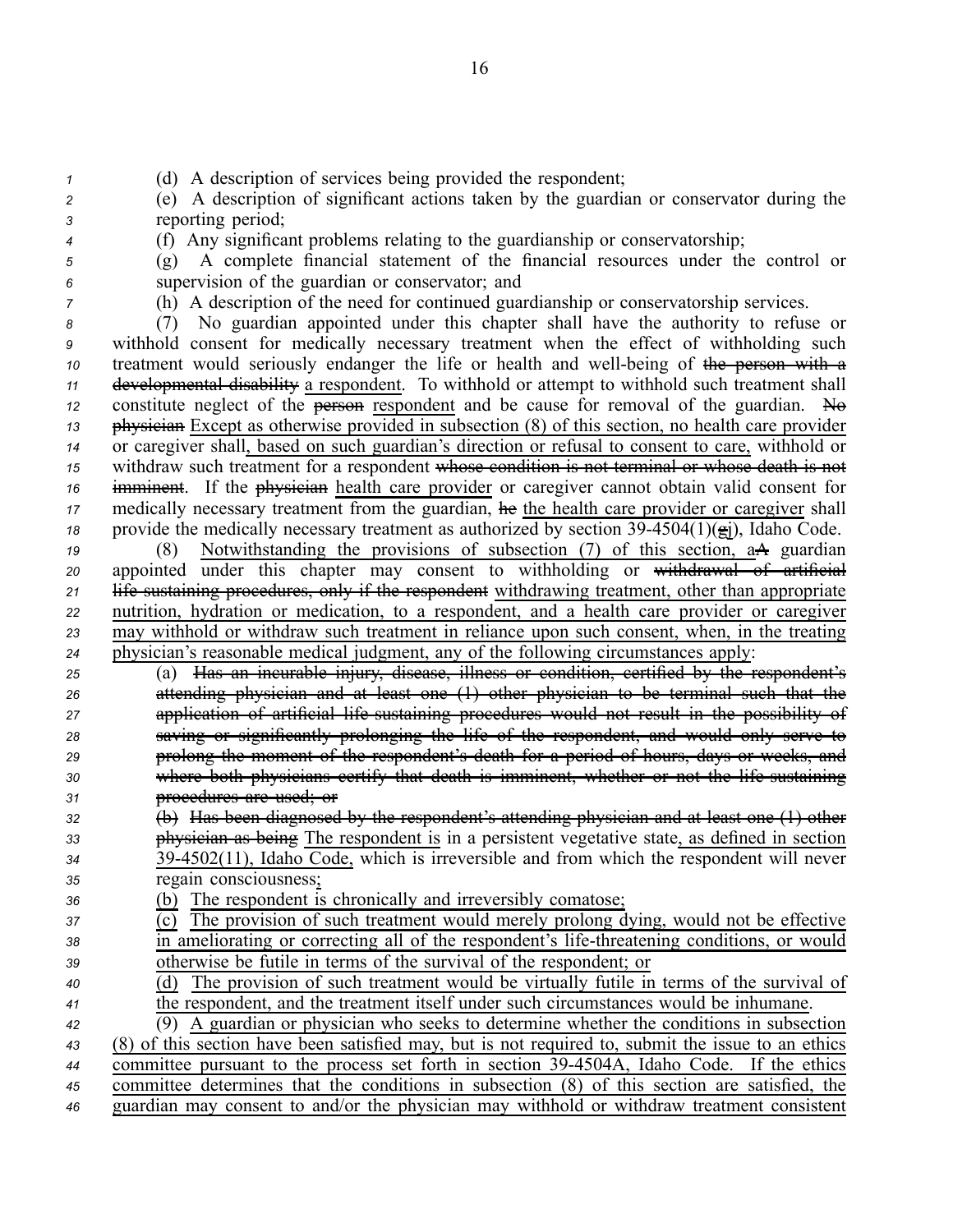*<sup>1</sup>* with the ethics committee's determination. A guardian and any health care provider who

2 comply with the provisions of this subsection shall be immune from criminal or civil liability *<sup>3</sup>* for withholding or withdrawing treatment that has been determined by the ethics committee to *<sup>4</sup>* satisfy the conditions in subsection (8) of this section.

 (10) Any person, who has information that medically necessary treatment of <sup>a</sup> respondent has been withheld or withdrawn in violation of the provisions of this section, may repor<sup>t</sup> such information to adult protective services or to the Idaho protection and advocacy system for people with developmental disabilities, who shall have the authority to investigate the repor<sup>t</sup> and in appropriate cases to seek <sup>a</sup> court order to ensure that medically necessary treatment is provided.

 If adult protective services or the protection and advocacy system determines that withholding of medical treatment violates the provisions of this section, they may petition the court for an ex parte order to provide or continue the medical treatment in question. If the court finds, based on affidavits or other evidence, that there is probable cause to believe that the withholding of medical treatment in <sup>a</sup> particular case violates the provisions of this section, and that the life or health of the patient is endangered thereby, the court shall issue an ex parte order to continue or to provide the treatment until such time as the court can hear evidence from the parties involved. Petitions for court orders under this section shall be expedited by the courts and heard as soon as possible. No bond shall be required of <sup>a</sup> petitioner under this section.

*<sup>20</sup>* (101) No partial or total guardian or partial or total conservator appointed under the *<sup>21</sup>* provisions of this section may without specific approval of the court in <sup>a</sup> proceeding separate *<sup>22</sup>* from that in which such guardian or conservator was appointed:

 (a) Consent to medical or surgical treatment the effect of which permanently prohibits the conception of children by the respondent unless the treatment or procedures are necessary to protect the physical health of the respondent and would be prescribed for <sup>a</sup> person who is not developmentally disabled;

- *<sup>27</sup>* (b) Consent to experimental surgery, procedures or medications; or
- 
- 

*<sup>28</sup>* (c) Delegate the powers granted by the order.

 (12) Subsections (7) through (10) of this section shall apply only to those situations in which <sup>a</sup> guardian has been appointed for <sup>a</sup> respondent under the provisions of this chapter. Nothing in this section shall be deemed to apply to the consent to, refusal, withholding or withdrawal of health care or treatment of <sup>a</sup> person who may have <sup>a</sup> developmental disability, but for whom no guardian has been appointed under this chapter. In such cases, the authority to consent to, refuse, withhold or withdraw health care or treatment shall be determined by chapter 45, title 39, Idaho Code, or such other statute as is applicable to the circumstances.

*<sup>36</sup>* SECTION 18. That Section 66408, Idaho Code, be, and the same is hereby amended to *<sup>37</sup>* read as follows:

 66408. PETITION FOR REEXAMINATION OF ORDER OF GUARDIANSHIP OR COMMITMENT. All respondents admitted to <sup>a</sup> residential facility upon application of their paren<sup>t</sup> or guardian or committed to the director shall be entitled to an annual review of their placement by an evaluation committee upon reques<sup>t</sup> therefor by the respondent, the respondent's guardian or attorney. In addition, all respondents committed pursuan<sup>t</sup> to section 66406, Idaho Code, or for whom an order for guardianship or conservatorship has been issued pursuan<sup>t</sup> to section 66405, Idaho Code, shall be entitled to <sup>a</sup> reexamination of the order for or conditions of their commitment, guardianship or conservatorship on their own petition, or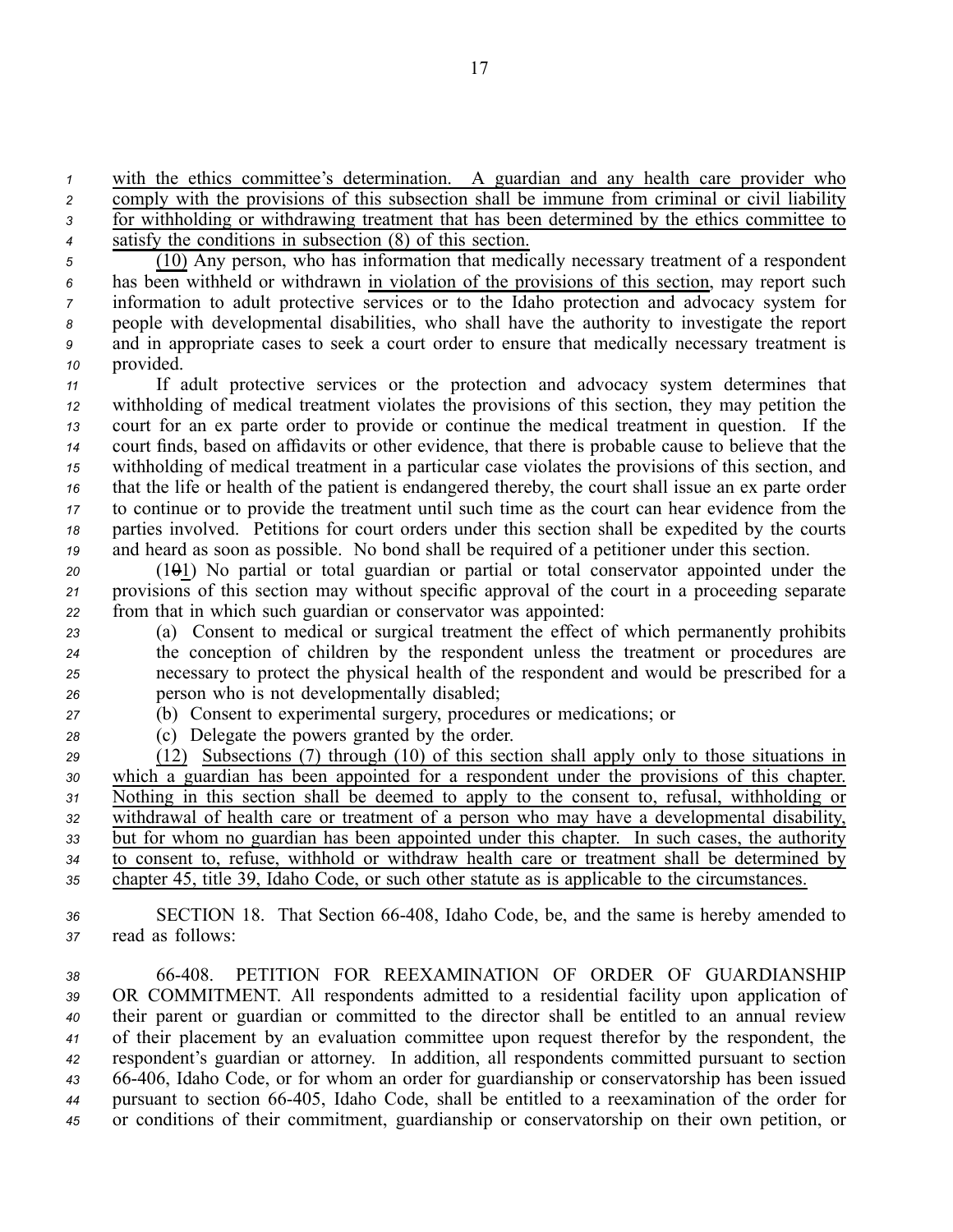that of their legal guardian, parent, attorney or friend, to the district court of the county in which the order was issued or in which they are found. Upon receipt of the petition, the court shall determine whether the conditions justifying the order or its conditions continue to exist. Within three (3) years of the effective date of this chapter, the department shall petition for the reexamination of all individuals committed prior to the effective date of this chapter as being mentally retarded or mentally deficient developmentally disabled and whose commitments have

- *<sup>7</sup>* not been terminated.
- 8 **SECTION 19.** That Section 66-412, Idaho Code, be, and the same is hereby amended to *<sup>9</sup>* read as follows:
- *<sup>10</sup>* 66412. RIGHTS IN FACILITIES. (1) Every developmentally disabled person admitted *<sup>11</sup>* to any facility shall be entitled to humane care and treatment.
- *<sup>12</sup>* (2) A developmentally disabled person shall not be pu<sup>t</sup> in isolation. Mechanical *<sup>13</sup>* restraints shall not be applied unless it is determined to be necessary for the safety of that *<sup>14</sup>* person or the safety of others. Every use of <sup>a</sup> mechanical restraint, or time out for therapeutic *<sup>15</sup>* purposes, and the reasons therefore therefor, shall be made <sup>a</sup> par<sup>t</sup> of the permanen<sup>t</sup> record of *<sup>16</sup>* the person under the signature of the facility head.
- 
- *<sup>17</sup>* (3) Every developmentally disabled person has the following rights:
- *<sup>18</sup>* (a) To be free from mental and physical abuse including that which arises from acts of *<sup>19</sup>* negligence;
- *<sup>20</sup>* (b) To reside in the environment or setting that is least restrictive of personal liberties in *<sup>21</sup>* which appropriate treatment can be provided;
- *<sup>22</sup>* (c) To communicate by sealed mail, telephone, or otherwise with persons inside or *<sup>23</sup>* outside the facility, to have access to reasonable amounts of letter writing material and *<sup>24</sup>* postage and to have access to private areas to make telephone calls and receive visitors;
- *<sup>25</sup>* (d) To receive visitors at all reasonable times and to associate freely with persons of his *<sup>26</sup>* own choice;
- *<sup>27</sup>* (e) To wear his own clothes, keep and use his own personal possessions including toilet *<sup>28</sup>* articles, keep and be allowed to spend <sup>a</sup> reasonable sum of his own money for personal *<sup>29</sup>* expenses and small purchases, and have access to individual storage space for his own *30* use;
- *<sup>31</sup>* (f) To have free access to established procedures to voice grievances and to recommend *<sup>32</sup>* changes in the policies and/or services being offered at the facility;
- *<sup>33</sup>* (g) To practice his religion;
- *<sup>34</sup>* (h) To be informed of his medical and habilitative condition, of services available in the *<sup>35</sup>* facility and the charges therefor;
- *<sup>36</sup>* (i) To have reasonable access to all records concerning himself; and
- *<sup>37</sup>* (j) Unless limited by prior court order, to exercise all civil rights, including the right to *<sup>38</sup>* dispose of property, excep<sup>t</sup> property described in subsection (e) of this section, execute *<sup>39</sup>* instruments, make purchases, enter into contractual arrangements, and vote.
- *<sup>40</sup>* (4) Adult and emancipated minor developmentally disabled individuals persons or <sup>a</sup> *<sup>41</sup>* parent, or guardian or other legally authorized surrogate decision maker with authority to *<sup>42</sup>* consent to treatment with respec<sup>t</sup> to the minor child or ward, shall have the right to refuse *<sup>43</sup>* specific modes of treatment or habilitation. The head of <sup>a</sup> facility may, in the exercise of his *<sup>44</sup>* discretion, deny the right to refuse treatment or habilitation only in cases of emergency, where <sup>45</sup> the life or health and well-being of the developmentally disabled person may be threatened